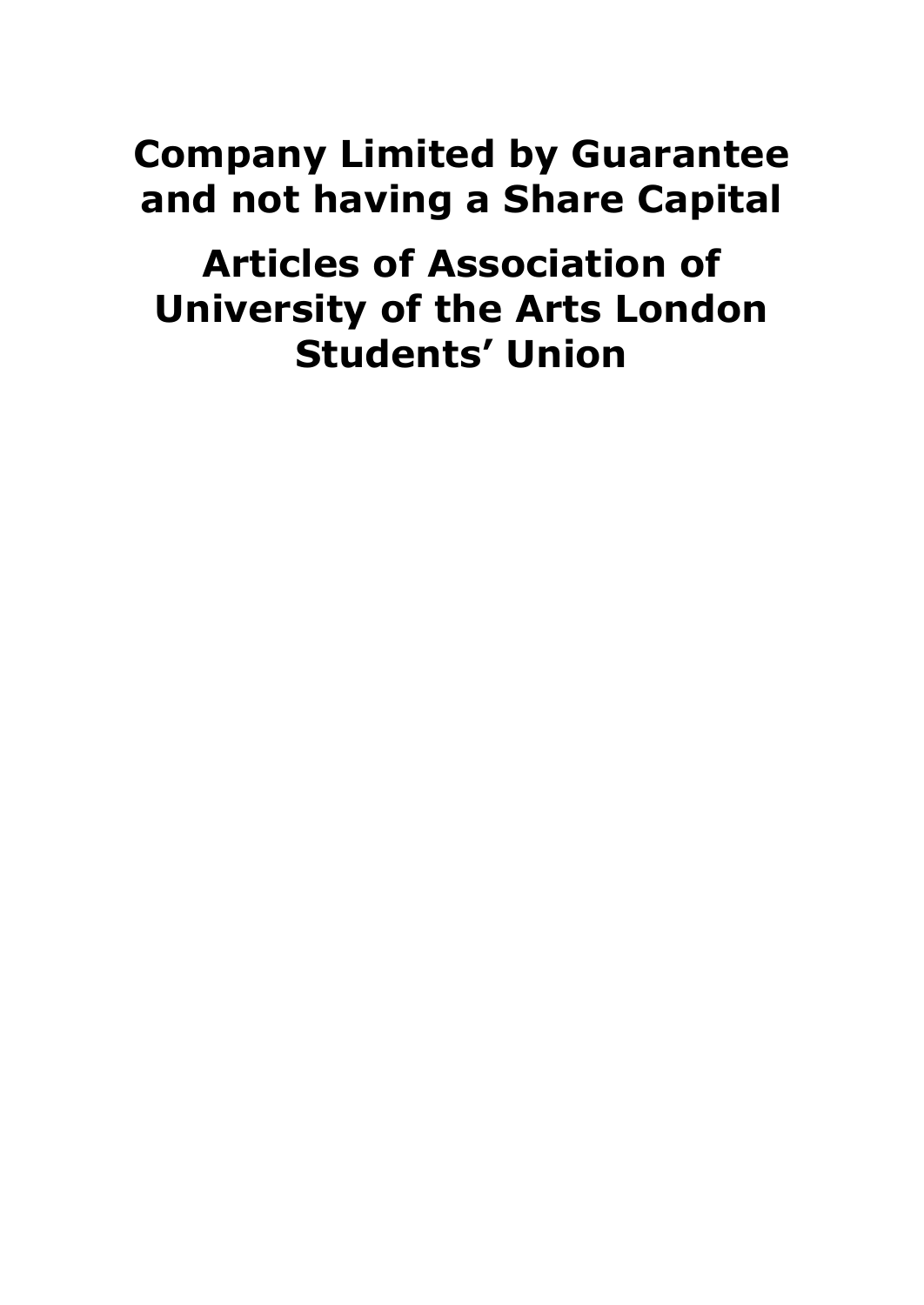# **Table of Contents and Comments**

# **Key Constitutional Provisions Page 2**

#### This section describes the organisation, its purpose, the activities it can engage in and the boundaries of its work. It describes what happens if the organisation was to be dissolved and how the articles can be amended.

# **Membership Page 8**

This section describes who the members of the students' union are.

# **Referendums Page 10**

This section describes how a referendum may be called.

# **Meetings Page 10**

This section describes how Student Members' meetings are called and what business will take place within them and how Company Law Meetings are called.

# **Trustees Page 12**

#### This section describes who the trustees are, how they are appointed, how they can be removed and their powers.

# **The Student Executive Page 18**

This section describes who the Student Executive are, how they are appointed, how they can be removed and their powers.

#### **Decision Making By Trustees Page 18**

This section describes how trustees can make decisions and how trustee meetings will be called and run.

# **Student Council Page 23**

This section deals with the powers and responsibilities of student council.

#### **Administrative Arrangements and Miscellaneous Provisions Page 23**

This section deals with miscellaneous issues and includes a table of definitions and interpretations.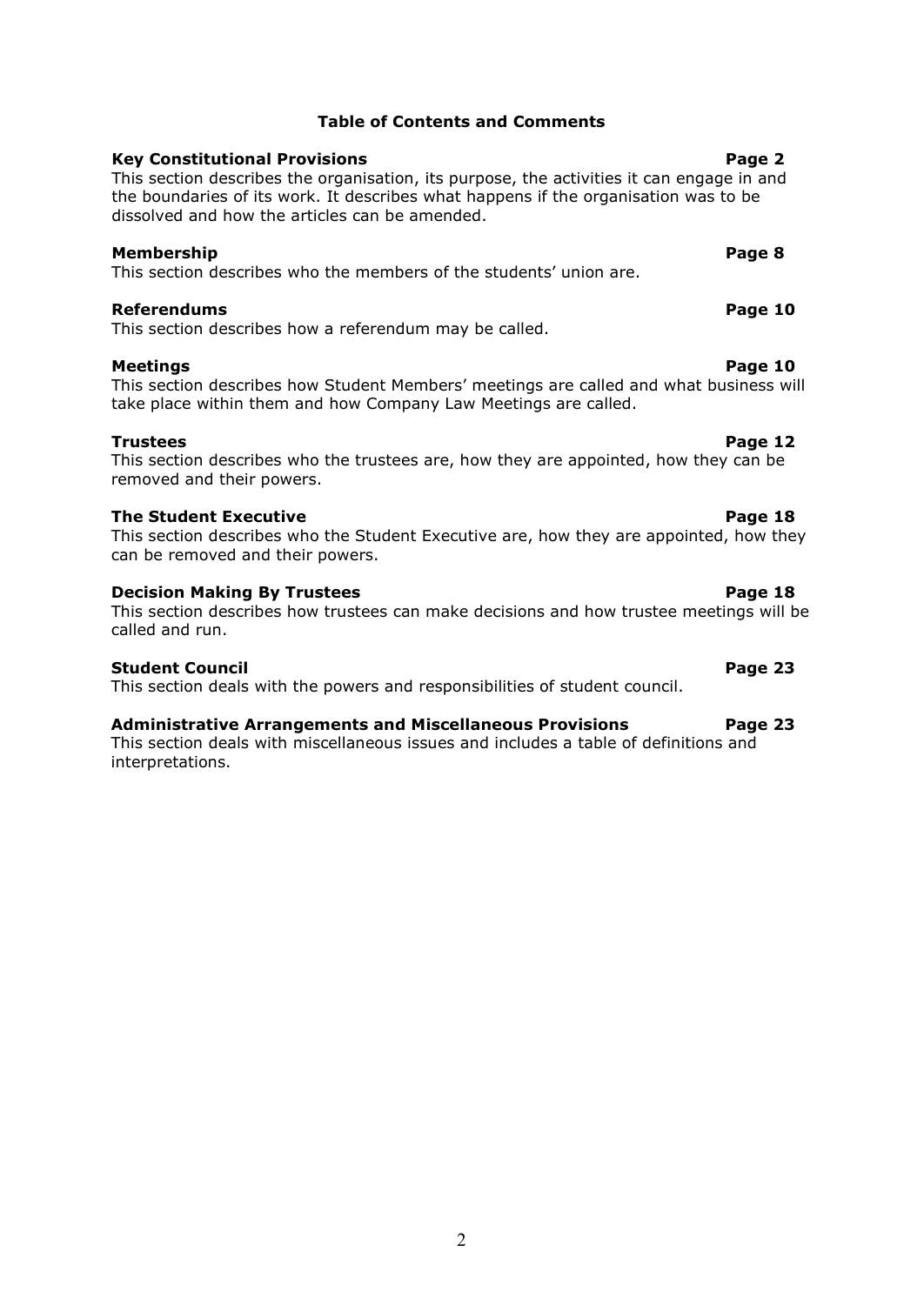# **The Companies Act 2006**

# **Company Limited by Guarantee and not having a Share Capital**

# **Articles of Association of University of the Arts London Students' Union**

# **BACKGROUND**

- A. University of the Arts London Students' Union (the "Union") is a students' union within the meaning of the Education Act 1994. The Union is devoted to the educational interests and welfare of its Student Members.
- B. The Union will seek at all times to:
	- (i) ensure that the diversity of its Student Membership is recognised, and that equal access is available to all Student Members of whatever origin or orientation;
	- (ii) pursue its aims and objectives independent of any political party or religious group; and
	- (iii) pursue equal opportunities by taking positive action within the law to facilitate participation of groups discriminated against by society.
- C. These Articles have been structured to give the Board of Trustees reasonable authority to manage the affairs of the Union in a professional manner. The Student Members enjoy the right, which must be exercised in accordance with charity law, to elect a proportion of the Trustees and to dismiss all of the Trustees. The Board of Trustees will give the utmost consideration to the views of Student Members.
- D. Under the Education Act 1994, University of the Arts London has a statutory duty to ensure that the Union operates in a fair and democratic manner and is held to proper account for its finances. The Union therefore works alongside University of the Arts London in ensuring that the affairs of the Union are properly conducted and that the educational and welfare needs of the Union's Student Members are met.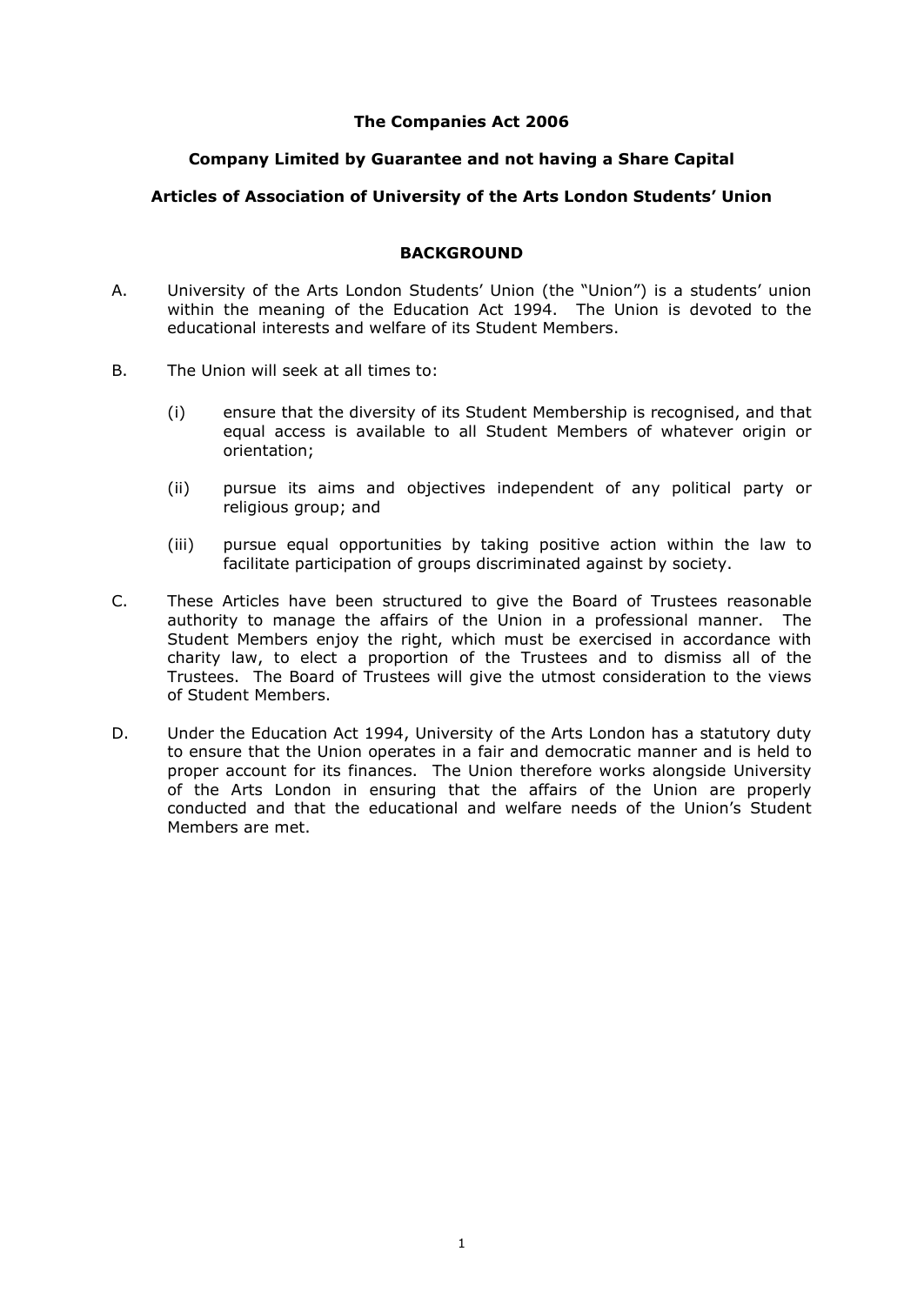#### **PART 1**

#### **KEY CONSTITUTIONAL PROVISIONS**

#### **1. Definitions and Interpretation**

The meanings of any defined terms used in these Articles are set out in Article [56.](#page-28-0) If any dispute arises in relation to the interpretation of these Articles or any of the Bye-Laws, it shall be resolved by the Board of Trustees.

#### **2. Objects**

The objects of the Union are the advancement of education of Students at University of the Arts London for the public benefit by:

- 2.1 promoting the interests and welfare of Students at University of the Arts London during their course of study and representing, supporting and advising Students;
- 2.2 being the recognised representative channel between Students and University of the Arts London and any other external bodies; and
- 2.3 providing social, cultural, sporting and recreational activities and forums for discussions and debate for the personal development of its Students.

#### **3. Powers**

To further its objects, but not to further any other purpose, the Union may:

- 3.1 provide services and facilities for Students;
- 3.2 establish, support, promote and operate a network of student activities for Students;
- 3.3 support any RAG or similar fundraising activities carried out by Students for charitable causes, including the provision of administrative support, banking facilities and acting as a holding trustee of any funds raised;
- 3.4 alone or with other organisations:
	- 3.4.1 carry out campaigning activities;
	- 3.4.2 seek to influence public opinion; and
	- 3.4.3 make representations to and seek to influence governmental and other bodies and institutions

regarding the reform, development and implementation of appropriate policies, legislation and regulations, provided that all such activities shall be confined to the activities which an English and Welsh charity may properly undertake and provided that the Union complies with the Education Act and any guidance published by the Charity Commission;

- 3.5 provide or procure the provision of advice, counselling and guidance;
- 3.6 write, make, commission, print, publish or distribute materials or information in any medium or assist in these activities;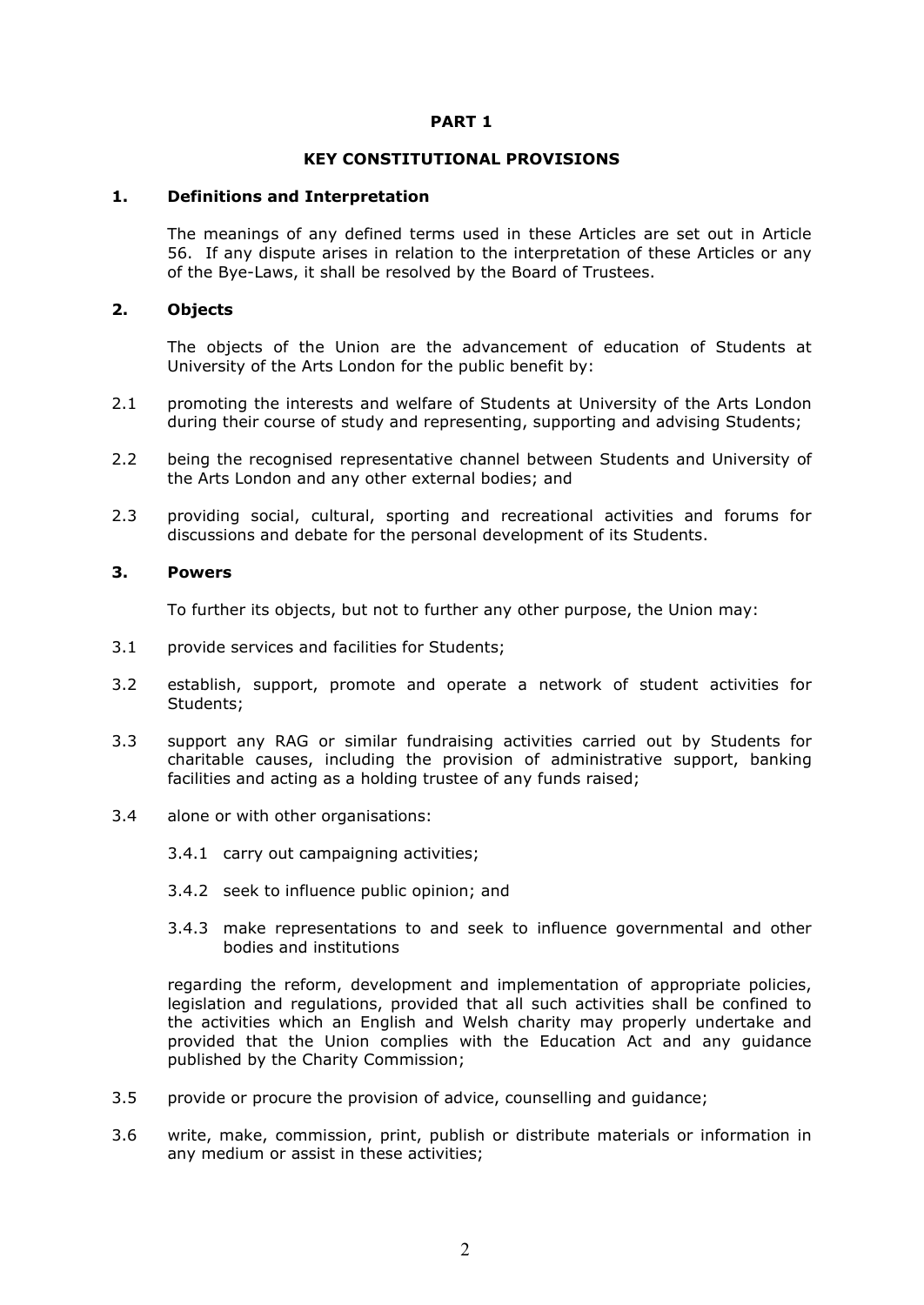- 3.7 promote, initiate, develop or carry out education and training and arrange, provide or assist with exhibitions, lectures, meetings, seminars, displays or classes;
- 3.8 promote, encourage, carry out or commission research, surveys, studies or other work, making the useful results available;
- 3.9 provide or appoint others to provide advice, guidance, representation and advocacy;
- 3.10 enter into contracts to provide services to or on behalf of other bodies;
- 3.11 co-operate with other charities, voluntary bodies, statutory authorities and other bodies and exchange information and advice with them;
- 3.12 establish and support or aid in the establishment and support of any other organisations and subscribe, lend or guarantee money or property for charitable purposes;
- 3.13 become a member, associate or affiliate of or act as trustee or appoint trustees of any other organisation (including without limitation any charitable trust of permanent endowment property held for any of the charitable purposes included in the Union's objects);
- 3.14 undertake and execute charitable trusts;
- 3.15 amalgamate or merge with or acquire or undertake all or any of the property, liabilities and engagements of any body;
- 3.16 pay out of the funds of the Union the costs of forming and registering the Union;
- 3.17 accept (or disclaim) gifts of money and any other property;
- 3.18 raise funds by way of subscription, donation or otherwise;
- 3.19 acquire or rent any property of any kind and any rights or privileges in and over property and construct, maintain, alter and equip any buildings or facilities;
- 3.20 dispose of or deal with all or any of its property with or without payment and subject to such conditions as the Trustees think fit (in exercising this power the Union must comply as appropriate with the Charities Act 2011);
- 3.21 borrow or raise and secure the payment of money for any purpose including for the purposes of investment or of raising funds, including charging property as security for the repayment of money borrowed or as security for a grant or the discharge of an obligation (the Union must comply as appropriate with the Charities Act 2011 if it wishes to mortgage land);
- 3.22 make grants or loans of money and give guarantees;
- 3.23 set aside funds for special purposes or as reserves against future expenditure, and impose restrictions, which may be revocable or irrevocable, on the use of any property of the Union, including (without limitation) by creating permanent endowment;
- 3.24 invest and deal with the Union's money not immediately required for its objects in or upon any investments, securities, or property;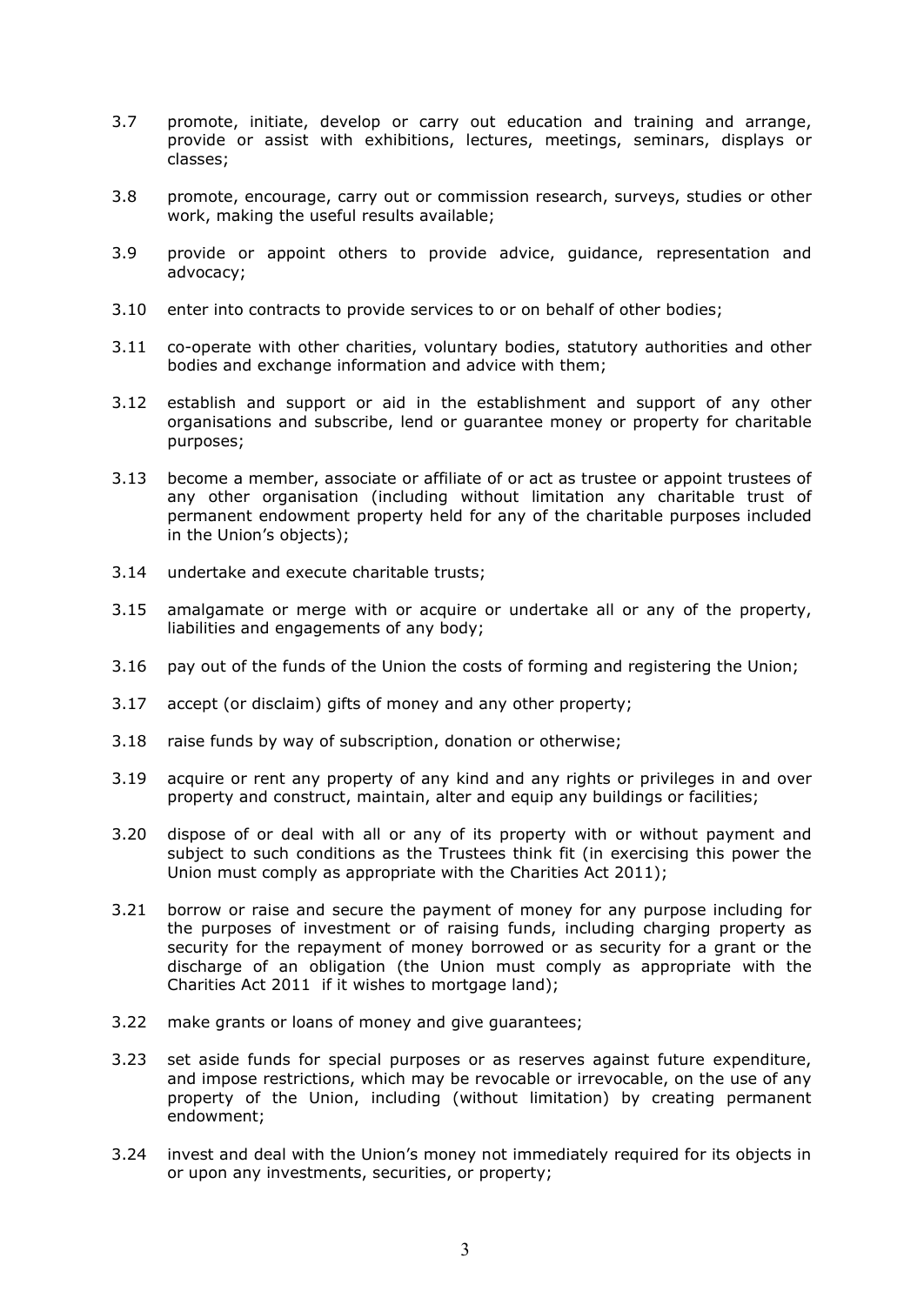- 3.25 delegate the management of investments to an appropriately experienced and qualified Financial Expert provided that:
	- 3.25.1 the investment policy is set down in writing for the Financial Expert by the Trustees;
	- 3.25.2 every transaction is reported in a timely manner to the Trustees;
	- 3.25.3 the performance of the investments is reviewed regularly by the Trustees;
	- 3.25.4 the Trustees are entitled to cancel the delegation at any time;
	- 3.25.5 the investment policy and the delegation arrangements are reviewed regularly;
	- 3.25.6 all payments due to the Financial Expert are on a scale or at a level which is agreed in advance and are notified in a timely manner to the Trustees on receipt; and
	- 3.25.7 the Financial Expert may not do anything outside the powers of the Trustees;
- 3.26 arrange for investments or other property of the Union to be held in the name of a nominee or nominees and pay any reasonable fee required;
- 3.27 lend money and give credit to, take security for such loans or credit and guarantee or give security for the performance of contracts by any person or company;
- 3.28 open and operate bank accounts and other facilities for banking and draw, accept, endorse, negotiate, discount, issue or execute negotiable instruments such as promissory notes or bills of exchange;
- 3.29 trade in the course of carrying out any of its objects and carry on any other trade which is not expected to give rise to taxable profits;
- 3.30 incorporate and acquire subsidiary companies to carry on any trade;
- 3.31 subject to Article [4](#page-6-0) (Limitation on private benefits):
	- 3.31.1 engage and pay employees, consultants and professional or other advisers; and
	- 3.31.2 make reasonable provision for the payment of pensions and other retirement benefits to or on behalf of employees and former employees of the Union and to their spouses and dependants;
- 3.32 insure the property of the Union against any foreseeable risk and take out other insurance policies as are considered necessary by the Trustees to protect the Union;
- <span id="page-5-0"></span>3.33 provide indemnity insurance for the Trustees or any other officer of the Union in accordance with, and subject to the conditions in, Section 189 of the Charities Act 2011 (provided that in the case of an officer who is not a Trustee, the second and third references to "charity trustees" in the said Section 189 shall be treated as references to officers of the Charity); and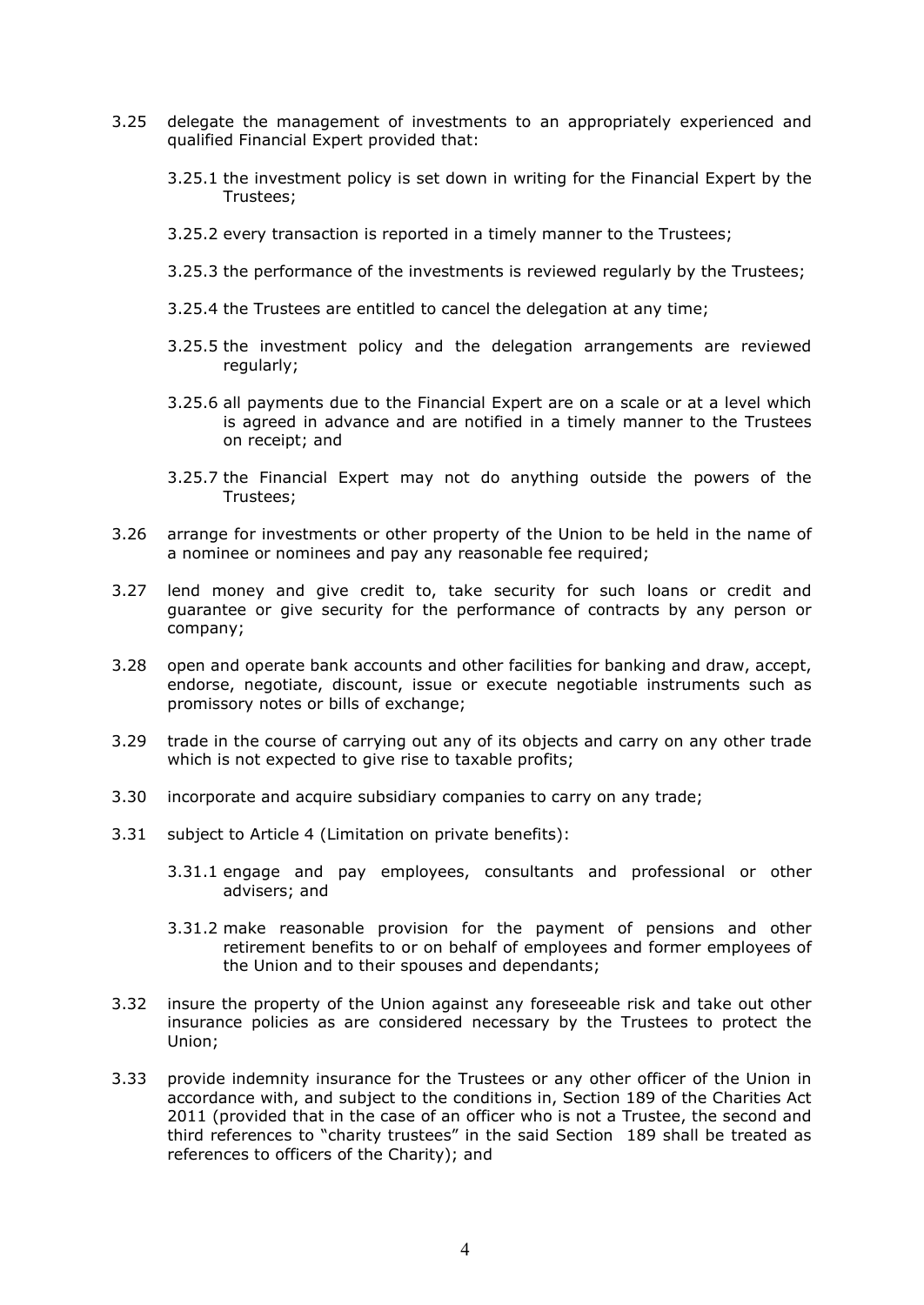3.34 do all such other lawful things as may further the Union's objects.

### <span id="page-6-0"></span>**4. Limitation on private benefits**

4.1 The income and property of the Union shall be applied solely towards the promotion of its objects.

# *Permitted benefits to Company Law Members, Trustees and Connected persons*

- 4.2 No part of the income and property of the Union may be paid or transferred directly or indirectly by way of dividend, bonus or otherwise by way of profit to any Company Law Member unless the payment is permitted by Articles [4.3,](#page-6-1) [4.4](#page-6-2) or [4.5.](#page-7-0)
- <span id="page-6-1"></span>4.3 No Trustee may:
	- 4.3.1 sell goods, services or any interest in land to the Union;
	- 4.3.2 be employed by, or receive any remuneration from, the Union; or
	- 4.3.3 receive any other financial benefit from the Union;

unless the payment is permitted by Articles [4.4](#page-6-2) or [4.5](#page-7-0) or authorised by the court or the Charity Commission.

- <span id="page-6-7"></span><span id="page-6-6"></span><span id="page-6-5"></span><span id="page-6-4"></span><span id="page-6-3"></span><span id="page-6-2"></span>4.4 A Trustee may receive the following benefits from the Union:
	- 4.4.1 a Trustee or a person who is Connected with a Trustee may receive a benefit from the Union in their capacity as a beneficiary of the Union;
	- 4.4.2 a Trustee or a person who is Connected with a Trustee may be reimbursed by the Union for, or may pay out of the Union's property, reasonable expenses properly incurred by them when acting on behalf of the Union;
	- 4.4.3 a Sabbatical Trustee or a person who is Connected with a Trustee may be paid reasonable and proper remuneration for any goods or services supplied to the Union on the instructions of the Trustees provided that:
		- (a) for the avoidance of doubt, the authorisation under this provision shall extend to the remuneration of Sabbatical Trustees and persons Connected with a Trustee under contracts of employment with the Union;
		- (b) the amount or maximum amount of the remuneration is set out in an agreement in writing between the Union and the Sabbatical Trustee or person Connected with a Trustee providing the goods or services (which for the avoidance of doubt may be a contract of employment);
		- (c) before entering into the agreement described at Article [4.4.3](#page-6-3)[\(b\)](#page-6-4) the Trustees must be satisfied that it would be in the best interests of the Union for the goods or services to be provided by the Sabbatical Trustee or the person Connected with a Trustee for the amount or maximum amount set out in that agreement;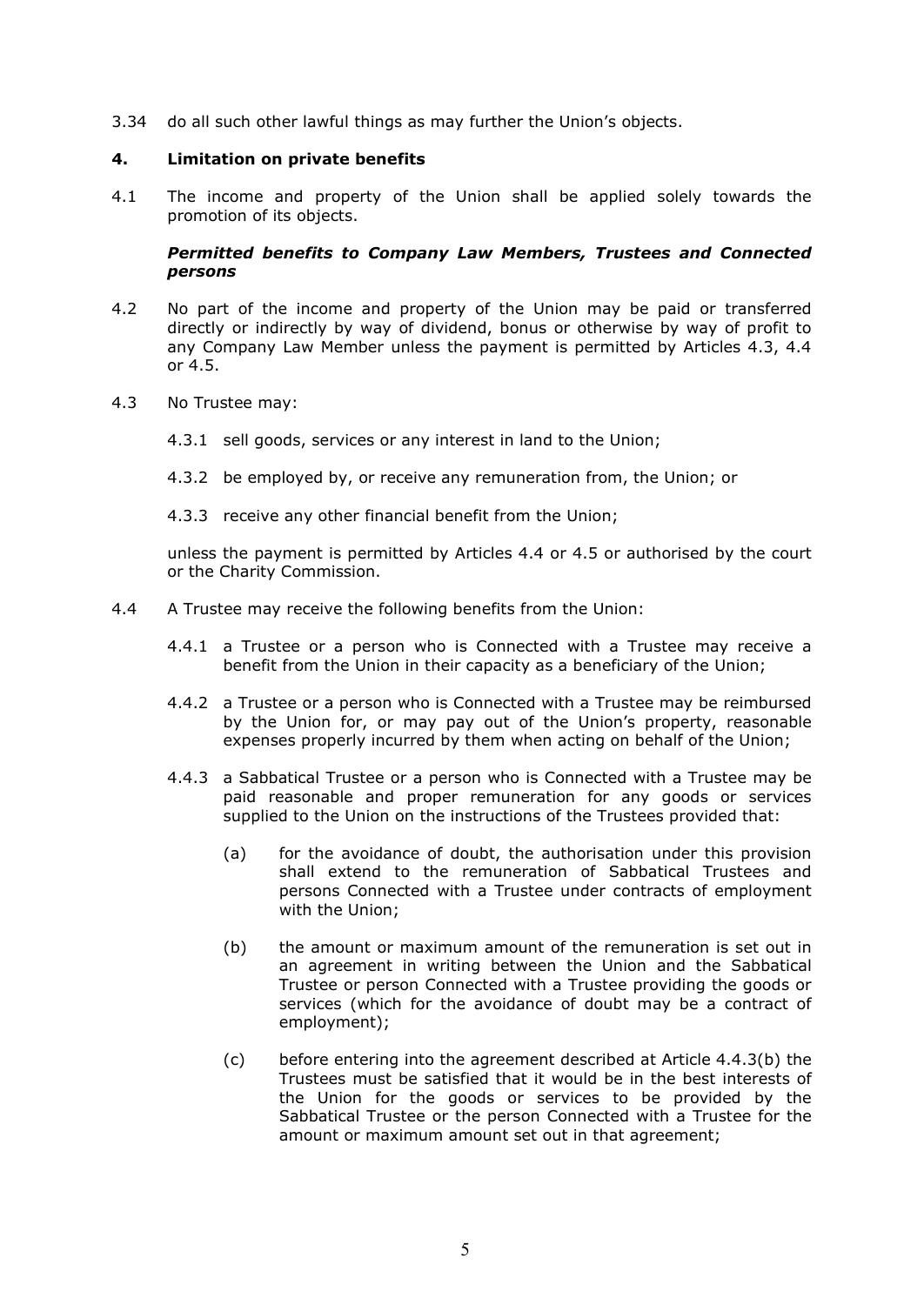- (d) subject to Article [4.4.3](#page-6-3)[\(a\),](#page-6-5) the authorisation under this provision shall not extend to the service of acting as Trustee;
- (e) if the person being remunerated is a Trustee the procedure described in Article [44](#page-22-0) (Conflicts of interest) must be followed in considering the appointment of the Trustee and in relation to any other decisions regarding the remuneration authorised by this provision;
- (f) if the person being remunerated is a person Connected with a Trustee the procedure described in Article [44](#page-22-0) (Conflicts of interest) must be followed by the relevant Trustee in relation to any decisions regarding such person;
- (g) subject to Article [4.6,](#page-8-0) this provision and Article [4.5.3](#page-7-1) may not apply to more than half of the Trustees in any financial year (and for these purposes such provision shall be treated as applying to a Trustee if it applies to a person who is Connected with that Trustee); and
- (h) at all times the provisions of the Education Act are complied with;
- 4.4.4 a Trustee or a person who is Connected with a Trustee may receive interest at a reasonable and proper rate on money lent to the Union;
- 4.4.5 a Trustee or a person who is Connected with a Trustee may receive reasonable and proper rent for premises let to the Union;
- 4.4.6 the Union may pay reasonable and proper premiums in respect of indemnity insurance effected in accordance with Article [3.33;](#page-5-0) and
- 4.4.7 a Trustee or other officer of the Union may receive payment under an indemnity from the Union in accordance with the indemnity provisions set out at Article [55;](#page-27-0)

provided that where benefits are conferred under Article [4.4,](#page-6-2) Article [44](#page-22-0) (Conflicts of interest) must be complied with by the relevant Trustee in relation to any decisions regarding the benefit.

#### *Subsidiary Companies*

- <span id="page-7-1"></span><span id="page-7-0"></span>4.5 A Trustee may receive the following benefits from any Subsidiary Company:
	- 4.5.1 a Trustee or a person who is Connected with a Trustee may receive a benefit from any Subsidiary Company in their capacity as a beneficiary of the Union or of any Subsidiary Company;
	- 4.5.2 a Trustee or a person who is Connected with a Trustee may be reimbursed by any Subsidiary Company for, or may pay out of any Subsidiary Company's property, reasonable expenses properly incurred by them when acting on behalf of any Subsidiary Company;
	- 4.5.3 a Trustee or a person who is Connected with a Trustee may be paid reasonable and proper remuneration by any Subsidiary Company for any goods or services supplied to any Subsidiary Company, with the prior approval of the Trustees, (including services performed under a contract of employment with any Subsidiary Company or otherwise) provided that,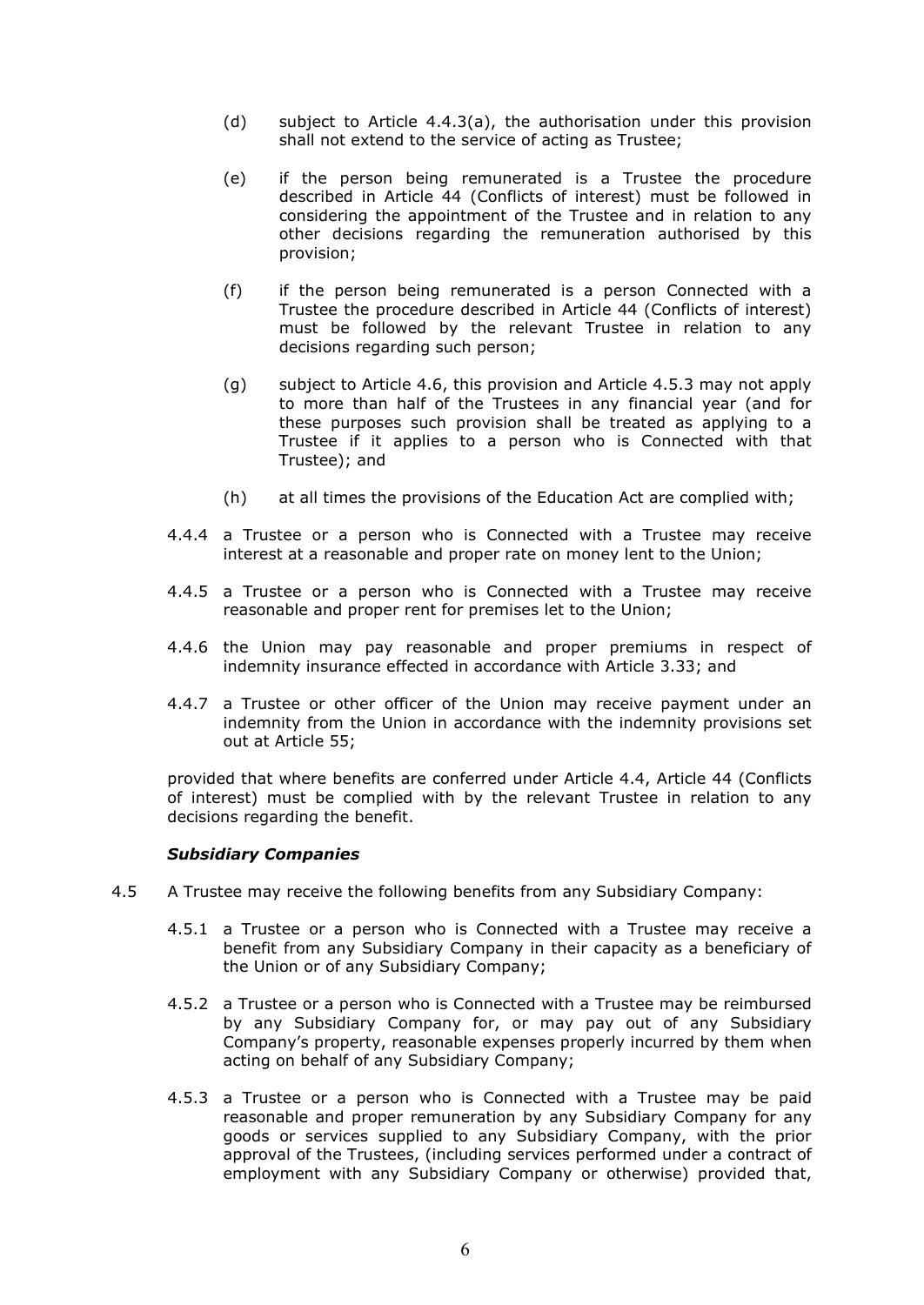subject to Article [4.6,](#page-8-0) this provision and Article [4.4.3](#page-6-3) may not apply to more than half of the Trustees in any financial year (and for these purposes this provision shall be treated as applying to a Trustee if it applies to a person who is Connected with that Trustee);

- <span id="page-8-1"></span>4.5.4 a Trustee or a person who is Connected with a Trustee may, with the prior approval of the Trustees, receive interest at a reasonable and proper rate on money lent to any Subsidiary Company;
- <span id="page-8-2"></span>4.5.5 a Trustee or a person who is Connected with a Trustee may, with the prior approval of the Trustees, receive reasonable and proper rent for premises let to any Subsidiary Company;
- 4.5.6 any Subsidiary Company may pay reasonable and proper premiums in respect of indemnity insurance for its directors and officers; and
- 4.5.7 a Trustee or a person who is Connected with a Trustee may receive payment under an indemnity from any Subsidiary Company in accordance with the constitution of the relevant Subsidiary Company;

provided that the affected Trustee may not take part in any decision of the Trustees to approve a benefit under Articles [4.5.3,](#page-7-1) [4.5.4](#page-8-1) or [4.5.5.](#page-8-2)

<span id="page-8-0"></span>4.6 Where a vacancy arises on the Board of Trustees with the result that Articles [4.4.3](#page-6-3) and [4.5.3](#page-7-1) apply to more than half of the Trustees, the Union may continue to pay remuneration to its Sabbatical Trustees and any person who is Connected with a Trustee who is receiving remuneration in accordance with Articles [4.4.3](#page-6-3) or [4.5.3](#page-7-1) provided that the Union uses all reasonable endeavours to fill the vacancy as soon as possible.

# **5. Liability of Company Law Members**

The liability of each Company Law Member is limited to  $E1$ , being the amount that each Company Law Member undertakes to contribute to the assets of the Union in the event of its being wound up while they are a Company Law Member or within one year after they cease to be a Company Law Member, for:

- 5.1 payment of the Union's debts and liabilities contracted before they cease to be a Company Law Member;
- 5.2 payment of the costs, charges and expenses of winding up; and
- 5.3 adjustment of the rights of the contributories among themselves.

#### <span id="page-8-3"></span>**6. Dissolution**

- <span id="page-8-4"></span>6.1 At any time before, and in expectation of, the winding up or dissolution of the Union, the Trustees may resolve that any net assets of the Union after all its debts and liabilities have been paid, or provision made for them, shall on the dissolution or winding up of the Union be applied or transferred in any of the following ways:
- 6.2 directly for the objects of the Union; or
- 6.3 to any charity or charities:
- 6.4 for purposes similar to the objects of the Union; or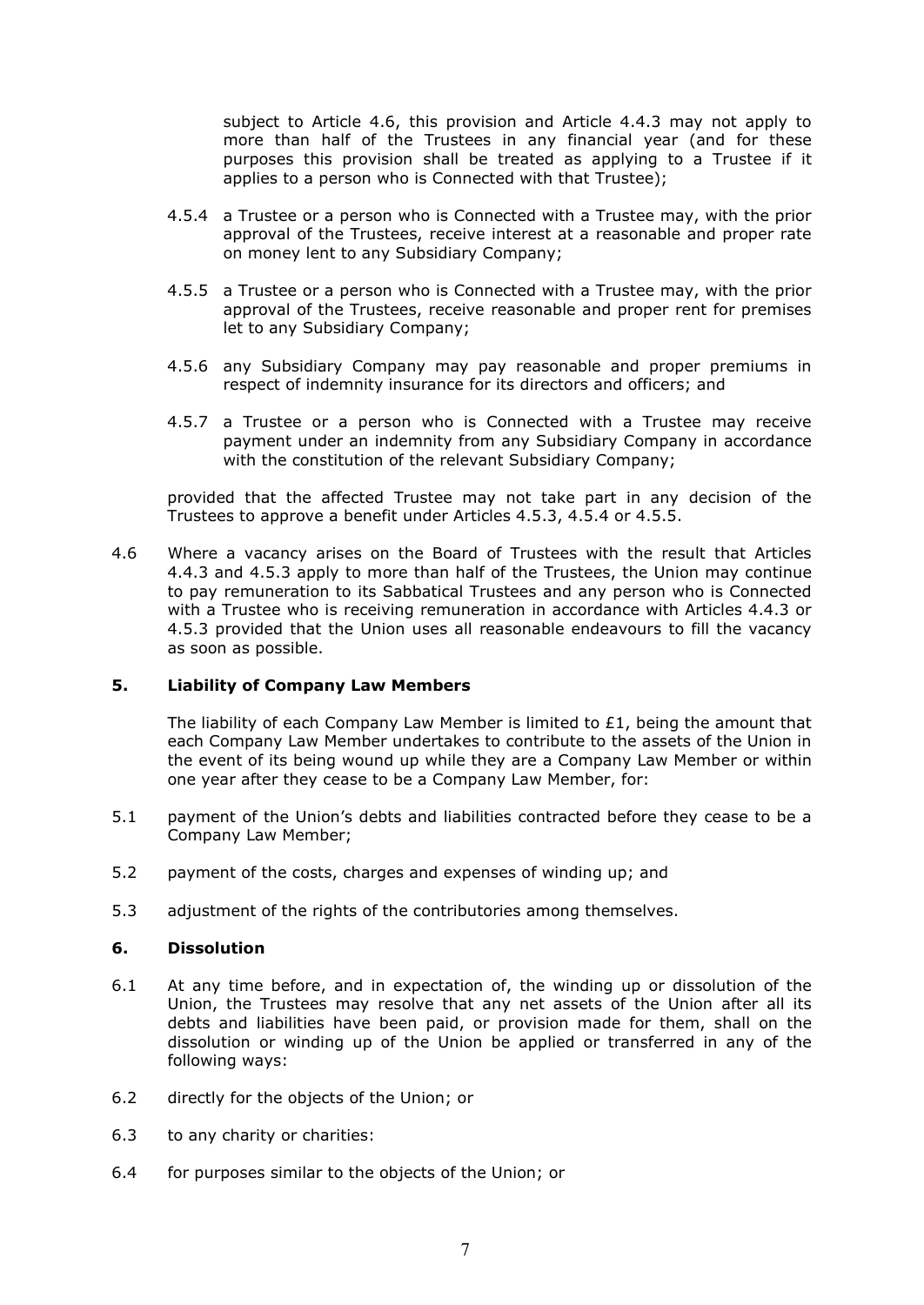- 6.5 for use for particular purposes that fall within the objects of the Union.
- 6.6 In no circumstances shall the net assets of the Union be paid to or distributed among the Company Law Members of the Union under this Article [6.](#page-8-3)
- 6.7 If no resolution is passed in accordance with Article [6.1,](#page-8-4) the net assets of the Union shall be applied for such charitable purposes as are directed by the Charity Commission.

#### **7. Reviewing and Amending the Articles**

- 7.1 The University of the Arts London shall be required to review the provisions of these Articles at intervals of not more than five years.
- <span id="page-9-1"></span><span id="page-9-0"></span>7.2 Any amendment to the Articles shall require the following:
	- 7.2.1 The circulation by the Board of Trustees of a proposal to amend the Articles to all the Student Members (the "Proposal");
	- 7.2.2 A period of time (as set out in the Bye-Laws) during which any amendments to the Proposal may be submitted to the Board of Trustees by any Student Member;
	- 7.2.3 The circulation by the Board of Trustees to all the Student Members of a resolution to approve either the Proposal or a revised Proposal incorporating those amendments submitted in accordance with Article [7.2.2](#page-9-0) which the Board of Trustees in their absolute discretion have accepted;
	- 7.2.4 A resolution passed at a Student Members' meeting or in a Referendum by a two thirds majority vote approving the Proposal or the revised Proposal (as the case may be);
	- 7.2.5 The approval of the University of the Arts London.
	- 7.2.6 A special resolution of the Company Law Members making the amendments to the Articles that have been approved by resolution of the Student Members in accordance with Article [7.2.4.](#page-9-1); and

#### **PART 2**

#### **MEMBERS**

#### **8. Members of the Union**

- 8.1 The Members of the Union shall be as follows:
	- 8.1.1 the Student Members; and
	- 8.1.2 the Company Law Members.
- 8.2 The Union may also have associate members in accordance with Article [13.](#page-11-0)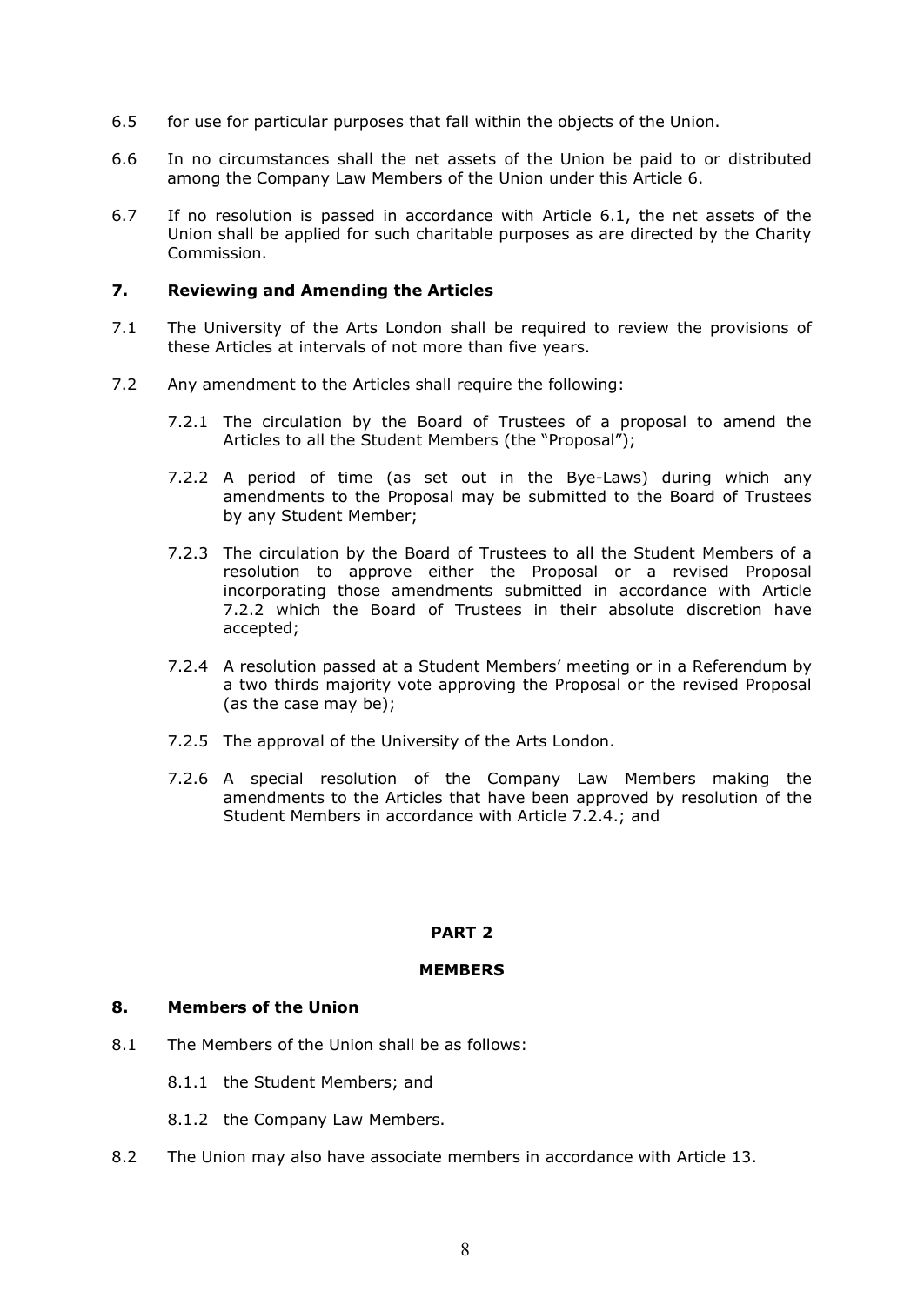# *BECOMING AND CEASING TO BE A STUDENT MEMBER*

#### <span id="page-10-0"></span>**9. Student Members**

- <span id="page-10-2"></span>9.1 The Student Members shall be as follows:
	- 9.1.1 each and every Student who has not opted out by notifying University of the Arts London or the Union of their wish not to be a Student Member shall be deemed to be a Member in accordance with section 22 of the Education Act; and
	- 9.1.2 the Sabbatical Officers.
- 9.2 The names of the Student Members shall be entered in the register of Student Members.
- 9.3 Student Members shall be entitled to the benefits set out in the Code of Practice.

#### **10. Termination of Student Membership**

Student Membership shall not be transferable and shall cease on death. A Student Member shall cease to be a Student Member of the Union if:

- 10.1 they cease to be a Student. For the avoidance of doubt, this will include the situation where a Student Member's Student status with University of the Arts London is revoked by University of the Arts London**;**
- 10.2 they cease to be a Sabbatical Officer;
- 10.3 they opt out of Student Membership by giving written notice to the Union or the University of Arts London in accordance with the Bye-Laws (and such membership shall terminate on the date specified in the notice, or the date of the notice, whichever is later); or
- 10.4 a decision is made to remove them from Student Membership of the Union in accordance with the Union's code of conduct or disciplinary procedure for Student Members.

#### *BECOMING AND CEASING TO BE A COMPANY LAW MEMBER*

#### <span id="page-10-1"></span>**11. Trustees as Company Law Members**

- 11.1 The Trustees from time to time shall be the only Company Law Members.
- 11.2 A Trustee shall become a Company Law Member on becoming a Trustee. In agreeing to become a Trustee, each new Trustee is also agreeing to become a Company Law Member.
- 11.3 The names of the Company Law Members must be entered in the register of Company Law Members.

#### **12. Termination of Company Law Membership**

12.1 A Company Law Member shall cease to be a Company Law Member automatically when they cease to be a Trustee.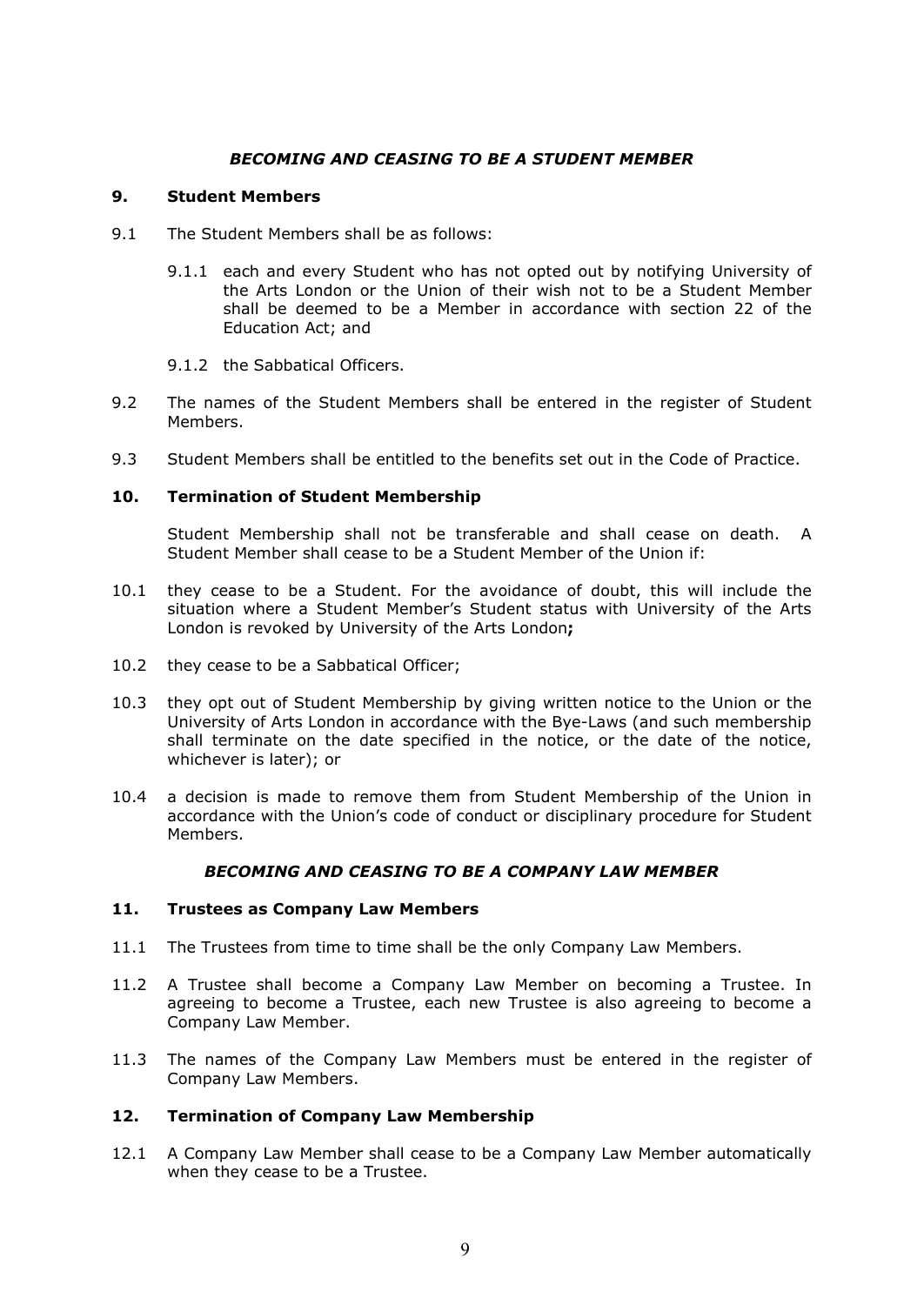12.2 Company Law Membership is not transferable and shall cease on death.

# *ASSOCIATE MEMBERS*

#### <span id="page-11-0"></span>**13. Associate members**

The Trustees may establish such classes of associate membership with such description and with such rights and obligations as they think fit and may admit and remove such associate members in accordance with the Bye-Laws provided that no such associate members shall be Members of the Union for the purposes of the Articles or the Companies Acts.

# *CODE OF CONDUCT*

#### **14. Code of Conduct**

- 14.1 The Board of Trustees shall establish and monitor a "code of conduct" and "disciplinary procedure" that all Student Members shall be required to adhere to, including when Student Members are involved in activities or at events that are administered or organised by the Union.
- 14.2 The code of conduct and/or disciplinary procedure for Student Members may include a range of sanctions for breach of the code of conduct by a Student Member, including the suspension or removal of some or all of the rights and privileges of Student Membership, including the holding of office.

### *REFERENDUMS*

# <span id="page-11-2"></span>**15. Referendums**

- 15.1 A Referendum may be called on any issue by:
	- 15.1.1 a resolution of the Trustees;
	- 15.1.2 a majority vote of the Student Council; or
	- 15.1.3 subject to Articles [24.1](#page-15-0) and [26.2.1,](#page-16-0) a Secure Petition signed or agreed to by at least 1% of Student Members.
- 15.2 Referendums shall be conducted in accordance with these Articles and the Bye-Laws including, for the avoidance of doubt, the rules on quorum.
- 15.3 Subject to Article [28.3,](#page-17-0) the Student Members may set Policy by Referendums. Policy set by Referendums may overturn Policy set by the Student Council and Policy set by the Student Members at a Student Members' meeting.

#### *STUDENT MEMBERS' MEETINGS*

#### <span id="page-11-1"></span>**16. Student Members' meetings**

16.1 The Union must hold an annual Student Members' meeting once in each Academic Year which shall be called and held in accordance with the Bye-Laws. The annual Student Members' meeting shall be held at such time and place as the Trustees shall think suitable to allow the maximum number of Student Members to attend.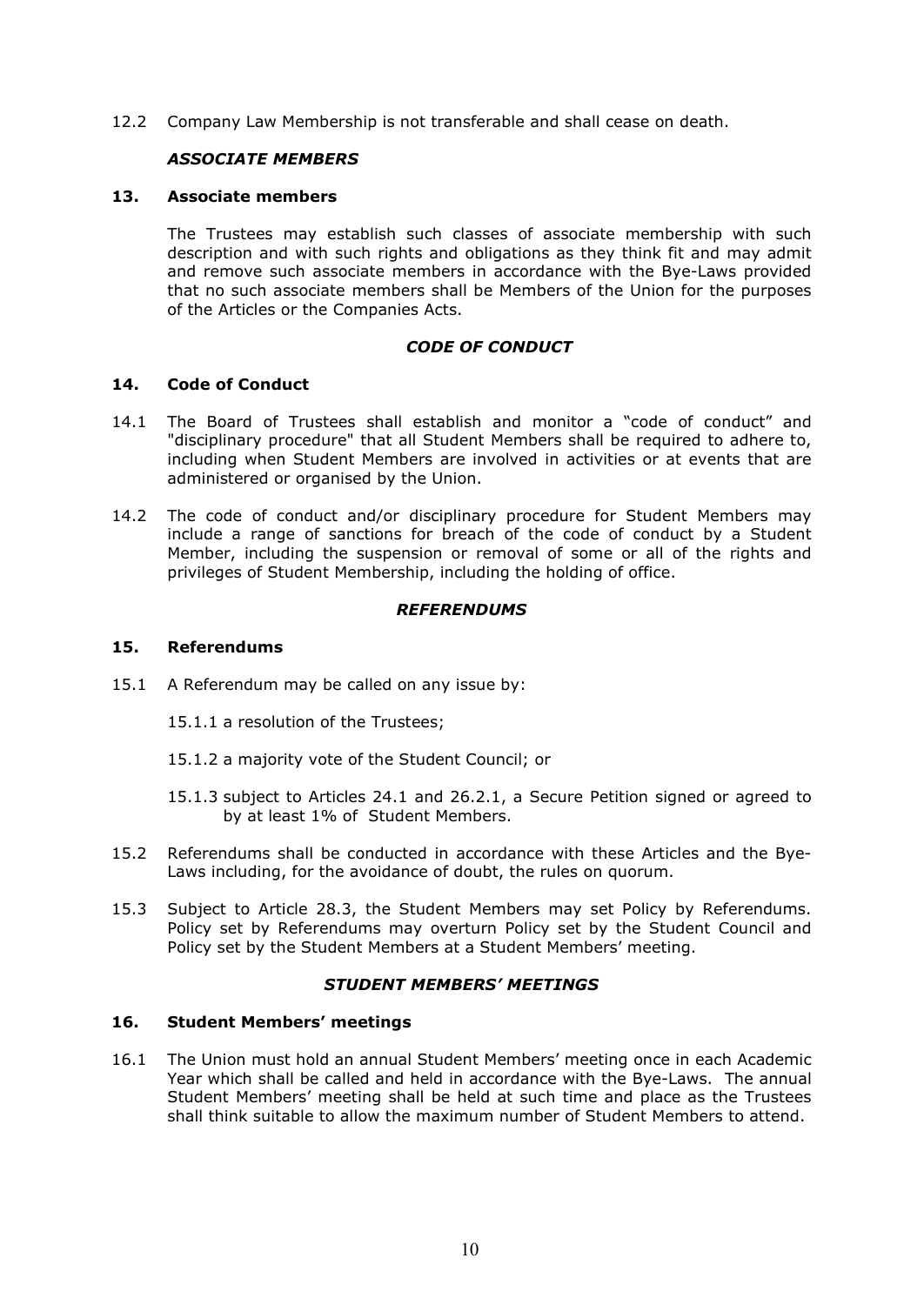- 16.2 The Union may hold other Student Members' meetings in addition to the annual Student Members' meeting. Such meetings shall be called and held in accordance with the Bye-Laws.
- 16.3 For the avoidance of doubt, any Student Members' meeting held under this Article [16](#page-11-1) shall not be a Company Law Meeting of the Union for the purposes of the Companies Acts.

# *COMPANY LAW MEETINGS*

# **17. Company Law Meetings**

- 17.1 The Trustees may call a Company Law Meeting at any time.
- 17.2 Such meetings must be held in accordance with the provisions regarding such meetings in the Companies Acts.
- 17.3 A Company Law Meeting is likely to only be required where the Union wishes to pass a company law resolution (other than by way of written resolution) in accordance with the Articles and/or the Companies Acts, for example a resolution to amend the Union's Articles of Association.

#### **WRITTEN RESOLUTIONS**

#### <span id="page-12-0"></span>**18. Written Resolutions**

- 18.1 Subject to this Article [18,](#page-12-0) a written resolution agreed by:
	- 18.1.1 Company Law Members representing a simple majority; or
	- 18.1.2 (in the case of a special resolution) Company Law Members representing not less than 75%;

of the eligible Company Law Members shall be effective.

- 18.2 On a written resolution each Company Law Member shall have one vote.
- 18.3 A written resolution is not a special resolution unless it states that it is proposed as a special resolution.

#### *Circulation*

- 18.4 A copy of the proposed written resolution must be sent to every eligible Company Law Member together with a statement informing the Company Law Member how to signify their agreement and the date by which the resolution must be passed if it is not to lapse.
- 18.5 In relation to a resolution proposed as a written resolution of the Union the eligible Company Law Members are the Company Law Members who would have been entitled to vote on the resolution on the Circulation Date of the resolution.
- 18.6 The required majority of eligible Company Law Members must signify their agreement to the written resolution within the period of 28 days beginning with the Circulation Date. A written resolution is passed when the required majority of eligible Company Law Members have signified their agreement to it.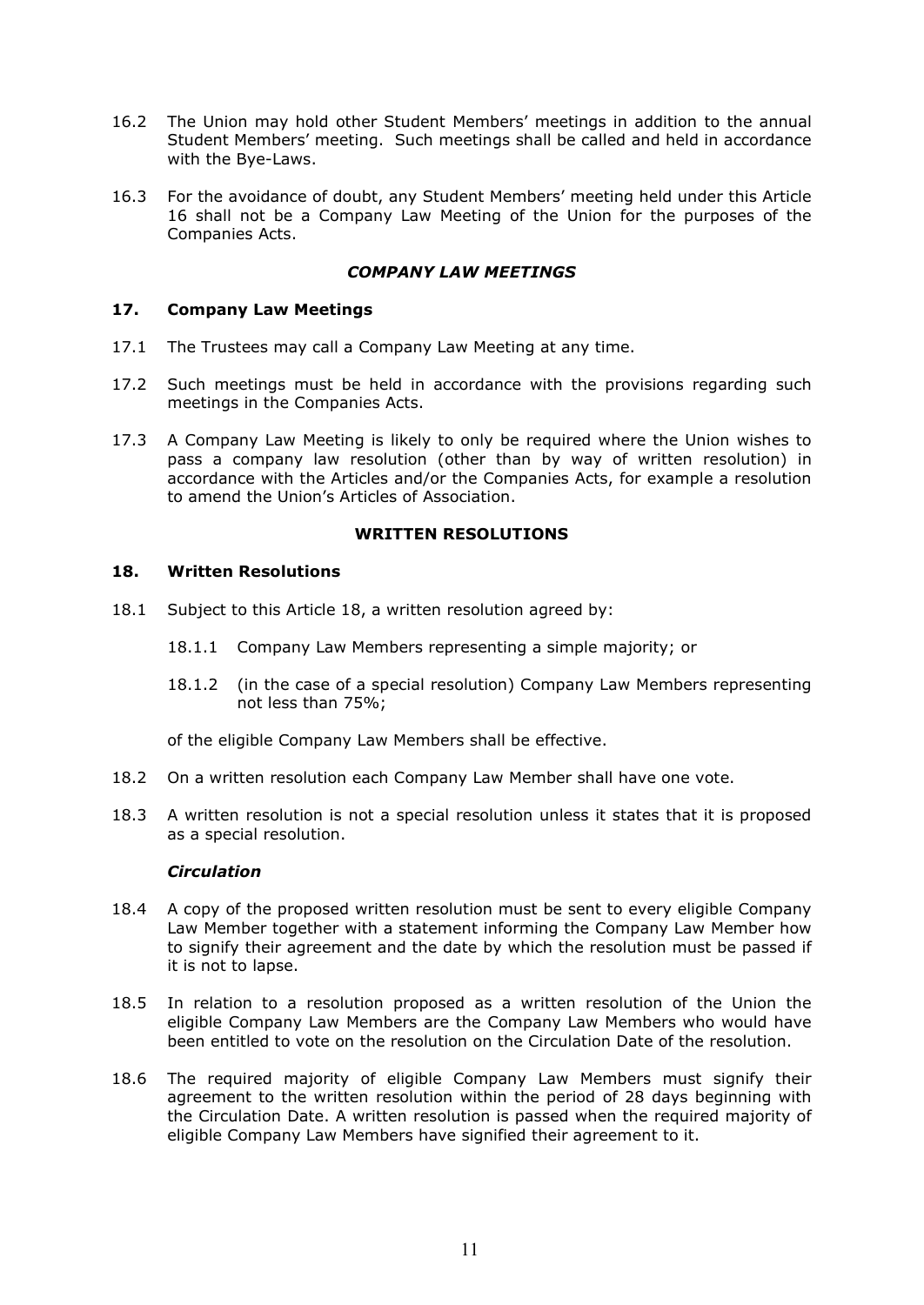18.7 Communications in relation to written resolutions must be sent to the Union's auditors in accordance with the Companies Acts.

# *Signifying agreement*

- <span id="page-13-0"></span>18.8 A Company Law Member signifies their agreement to a proposed written resolution when the Union receives from them (or from someone acting on their behalf) an authenticated document:
	- 18.8.1 identifying the resolution to which it relates; and
	- 18.8.2 indicating the Company Law Member's agreement to the resolution.
- 18.9 For the purposes of Article [18.8:](#page-13-0)
	- 18.9.1 a document sent or supplied in Hard Copy Form is sufficiently authenticated if it is signed by the person sending or supplying it; and
	- 18.9.2 a document sent or supplied in Electronic Form is sufficiently authenticated if:
		- (a) the identity of the sender is confirmed in a manner specified by the Union; or
		- (b) where no such manner has been specified by the Union, if the communication contains or is accompanied by a statement of the identity of the sender and the Union has no reason to doubt the truth of that statement.
- 18.10 If the Union gives an electronic address in any document containing or accompanying a written resolution, it will be deemed to have agreed that any document or information relating to that resolution may be sent by Electronic Means to that address (subject to any conditions or limitations specified in the document).

#### **PART 3**

#### **TRUSTEES**

#### *APPOINTMENT AND RETIREMENT OF TRUSTEES*

#### <span id="page-13-2"></span>**19. Appointment of Trustees**

The Trustees shall be made up of the following persons:

- 19.1 not more than six Sabbatical Trustees, elected in accordance with Article [20;](#page-13-1)
- 19.2 not more than six Student Trustees, appointed in accordance with Article [21;](#page-14-0) and
- 19.3 not more than six Lay Trustees, appointed in accordance with Article [22.](#page-14-1)

# <span id="page-13-1"></span>**20. Sabbatical Trustees and Officers**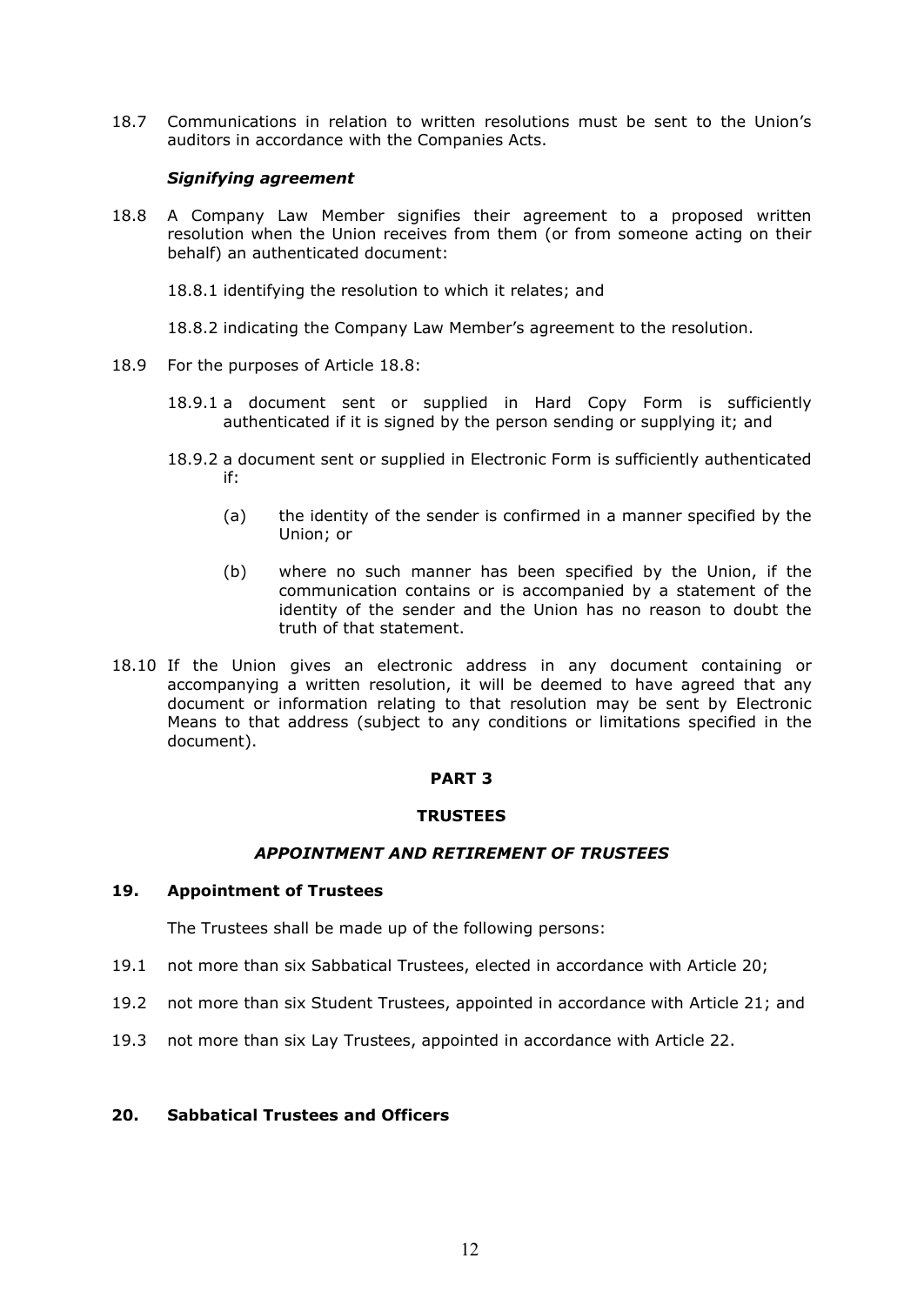- 20.1 Sabbatical Officers shall be elected by secret ballot by the Student Members at an election to be held in accordance with the Bye-Laws. The Sabbatical Officers shall be elected to posts specified in the Bye-Laws.
- 20.2 The Sabbatical Officers from time to time shall be the Sabbatical Trustees. Except where otherwise indicated, references in these Articles to "Sabbatical Trustees" are to individuals acting solely in their capacity as Sabbatical Trustees.
- 20.3 The Sabbatical Officers shall remain in office for a term of one year commencing in accordance with the Bye-Laws. The term of office may be shorter or longer on a transitional basis to coincide with an alteration of the year start or end. Subject to a transitional change in the year of office, a Sabbatical Officer may be reelected for a maximum further term of one year by the Student Members at an election to be held in accordance with the Bye-Laws. For the avoidance of doubt, a Sabbatical Officer's terms of office may be either consecutive or nonconsecutive.
- 20.4 Each Sabbatical Officer must be a Student or a Sabbatical Officer at the time of their election. In accordance with Article [9,](#page-10-0) each Sabbatical Officer shall become a Student Member on commencement of their appointment or re-appointment as a Sabbatical Officer. Such Student Membership shall cease when the Sabbatical Officer ceases to be a Sabbatical Officer.
- 20.5 The Sabbatical Officers shall be deemed to be "major union office holders" for the purposes of Section 22 of the Education Act.
- <span id="page-14-3"></span>20.6 At the same time as commencing the term of office as a Sabbatical Officer, the Sabbatical Officer will enter into a contract of employment with the Union for a term to be determined by the Bye-Laws. The duties and method of remuneration of each Sabbatical Officer shall be as set out in the Bye-Laws.

# <span id="page-14-0"></span>**21. Student Trustees**

- <span id="page-14-4"></span>21.1 Subject to Article [21.2](#page-14-2) below, Student Trustees shall be appointed by a simple majority of the Trustee Board.
- <span id="page-14-2"></span>21.2 Each Student Trustee must be a Student and Student Member at the time of their appointment and for the duration of his or her term as a Student Trustee.
- 21.3 Student Trustees shall remain in office for a term of up to two years commencing in accordance with the Bye-Laws. The term of office may be shorter or longer on a transitional basis to coincide with the alteration of the year start or end or if they cease to be a Student.
- 21.4 A Student Trustee may serve a maximum of two consecutive terms. For the avoidance of doubt, time served as a Sabbatical Trustee or a Lay Trustee shall not count when calculating the maximum term of office of a Student Trustee.

#### <span id="page-14-1"></span>**22. Lay Trustees**

- <span id="page-14-5"></span>22.1 Lay Trustees shall be appointed by a simple majority vote of the Board of Trustees.
- 22.2 Lay Trustees shall remain in office for a term of up to four years commencing in accordance with the Bye-Laws.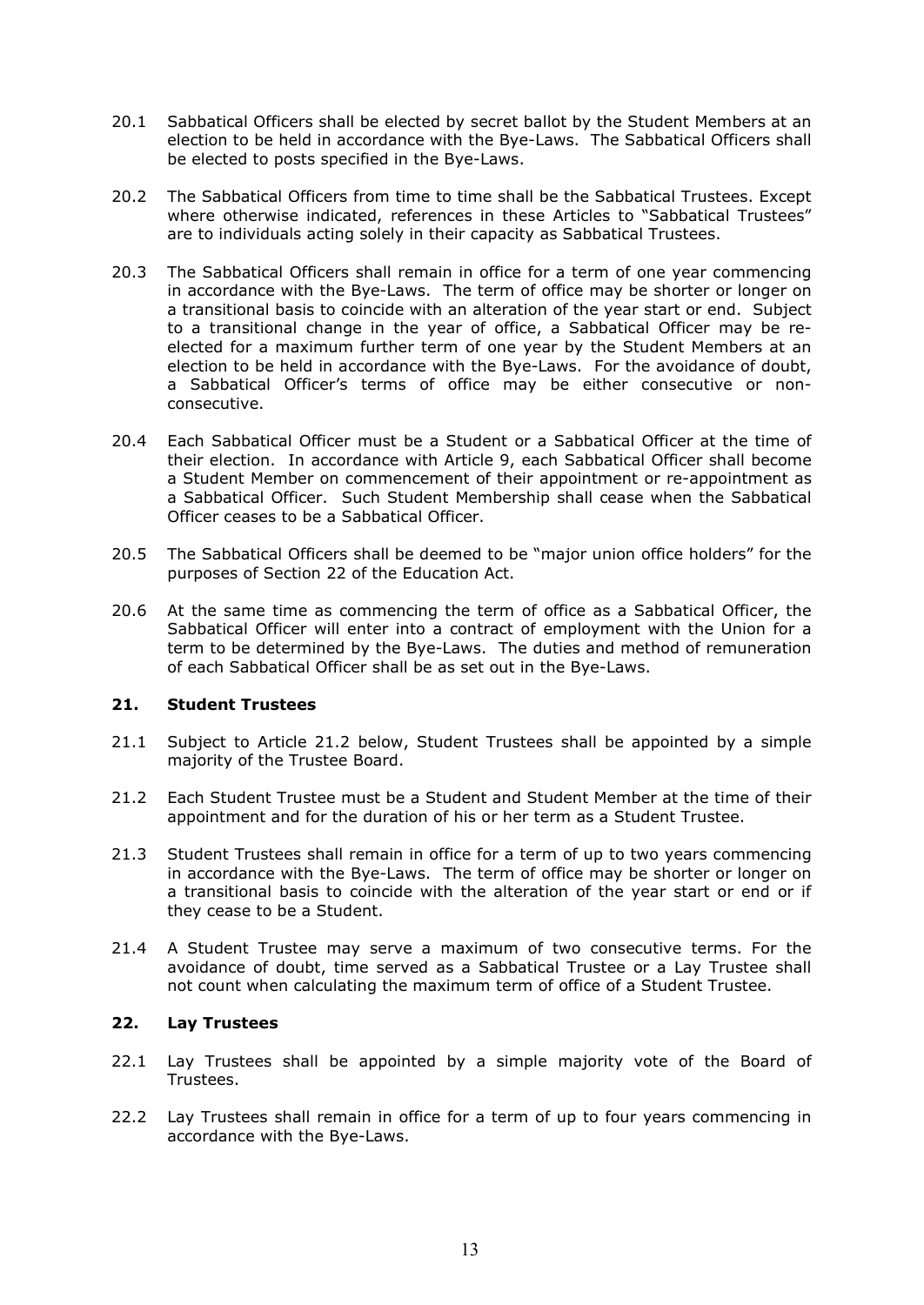22.3 Lay Trustees may serve for a maximum of two terms which may either be consecutive or non-consecutive. For the avoidance of doubt, time served as a Sabbatical Trustee or a Student Trustee shall not count when calculating the maximum term of office of a Lay Trustee.

#### **23. Disqualification, Resignation and Removal of Trustees**

The office of a Trustee shall immediately be vacated if:

- 23.1 they cease to be a company director by virtue of any provision of the Companies Act 2006 or are prohibited from being a company director by law;
- 23.2 they are disqualified under the Charities Act 2011 from acting as a trustee of a charity;
- 23.3 in the case of a Sabbatical Trustee, they cease to be a Sabbatical Officer or an employee of the Union, howsoever their office or employment ceases;
- 23.4 in the case of a Student Trustee, they cease to be a Student;
- 23.5 in the case of a Sabbatical Trustee or a Student Trustee, they cease to be a Student Member for any reason (including without limitation where they are removed as a Student Member in accordance with the Union's code of conduct or disciplinary procedure for Student Members);
- 23.6 they resign by notice in writing to the Union (but only if at least four Trustees will remain in office when the notice of resignation is to take effect);
- 23.7 the Trustees reasonably believe the Trustee has become physically or mentally incapable of managing their own affairs and they resolve that the Trustee be removed from office;
- 23.8 they fail to attend three consecutive meetings of the Trustees and the Trustees resolve that the Trustee be removed for this reason;
- 23.9 they cease to be a Company Law Member;
- 23.10 in the case of a Lay Trustee or a Student Trustee, they become an employee of the Union; or
- 23.11 they are removed from office under Articles [24,](#page-15-1) [25](#page-15-2) or 26.

#### <span id="page-15-1"></span>**24. Removal of Student Trustees or Lay Trustees by the Student Members or the Student Council**

The office of a Student Trustee or Lay Trustee shall be vacated if:

<span id="page-15-0"></span>24.1 a motion of no confidence in that Trustee is passed by a simple majority of the Student Members voting in a Referendum, provided that at least *2.5%* of the Student Members cast a vote in the Referendum. Such a motion shall only be triggered by a Secure Petition signed or agreed to by at least *1% of the* Student Members.

#### <span id="page-15-2"></span>**25. Removal of Trustees by the Board**

25.1 The office of a Trustee shall be vacated if a resolution to remove that Trustee is passed by a majority of the other Trustees. For the avoidance of doubt, the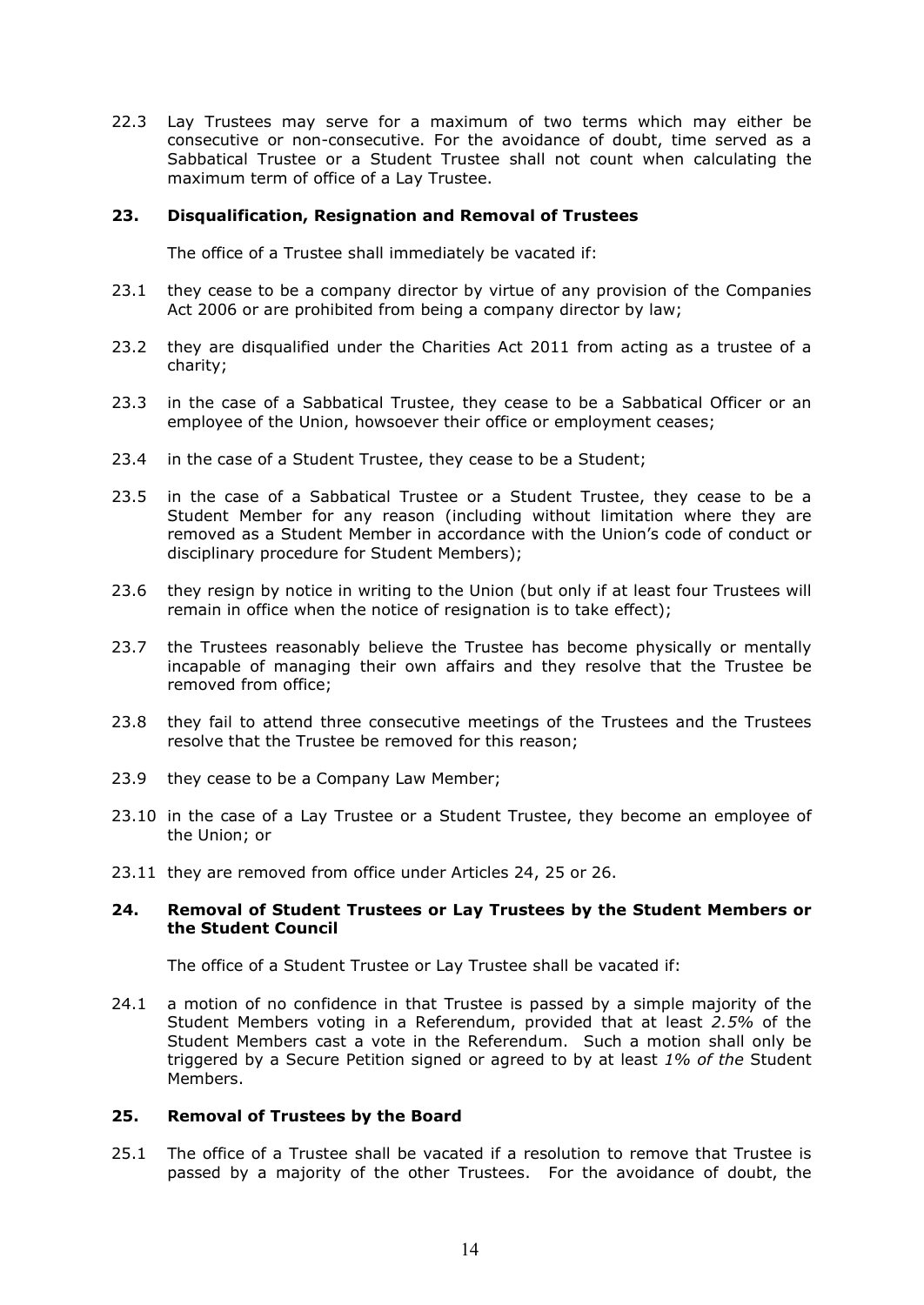Trustee concerned and any Trustee who has a conflict of interest in relation to the matter shall not vote on this resolution and the quorum shall be adjusted accordingly in accordance with Article [40.](#page-20-0)

25.2 A resolution to remove a Trustee in accordance with Article 25.1 shall not be passed unless the Trustee concerned has been given at least 14 clear days' notice in writing that the resolution is to be proposed, specifying the circumstances alleged to justify removal from office, and has been afforded a reasonable opportunity of being heard by or making written representations to the Trustees.

# **26. Removal of Sabbatical Officers**

An Elected Officer shall be removed from office if:

- 26.1 they resign or die;
- 26.2 their contract of employment (referred to at Article [20.6\)](#page-14-3) terminates for any reason;
- 26.3 they cease to be a Student Member for any reason (including without limitation where they are removed from Student Membership of the Union in accordance with the Union's code of conduct or disciplinary procedure for Student Members);

<span id="page-16-0"></span>they are removed from office as an Elected Officer by a motion of no confidence in the Elected Officer passed by a simple majority of the Student Members voting in a Referendum, provided that at least 5% of the Student Members cast a vote in the Referendum. Such a motion shall only be triggered by a Secure Petition signed or agreed to by at least 1% of Student Members, provided that, in the case of a Sabbatical Officer, such removal shall be subject to the Union having first carried out any steps it is required to take under the Sabbatical Officer's contract of employment and/or the applicable disciplinary procedure and otherwise in accordance with good employment practice.

#### **27. Replacement of Trustees**

- 27.1 If a Sabbatical Trustee resigns, is disqualified or is removed from office at any time prior to the commencement of the Academic Year, the vacancy that results on the Board of Trustees shall be filled in accordance with the Bye-Laws.
- 27.2 If a Sabbatical Trustee resigns, is disqualified or is removed from office after the commencement of the Academic Year the vacancy shall remain until the next elections are held.
- 27.3 If a Student Trustee resigns, is disqualified or is removed from office, a Student Trustee may be appointed to the vacancy in accordance with Article [21.1.](#page-14-4)
- 27.4 If a Lay Trustee resigns, is disqualified or is removed from office, a Lay Trustee shall be appointed to the vacancy in accordance with Article 22.1.

# *TRUSTEES' POWERS AND RESPONSIBILITIES*

# <span id="page-16-2"></span>**28. Trustees' general authority**

<span id="page-16-1"></span>28.1 The Board of Trustees is responsible for the management and administration of the Union and (subject to the Education Act, these Articles and the Bye-Laws) may exercise all the powers of the Union.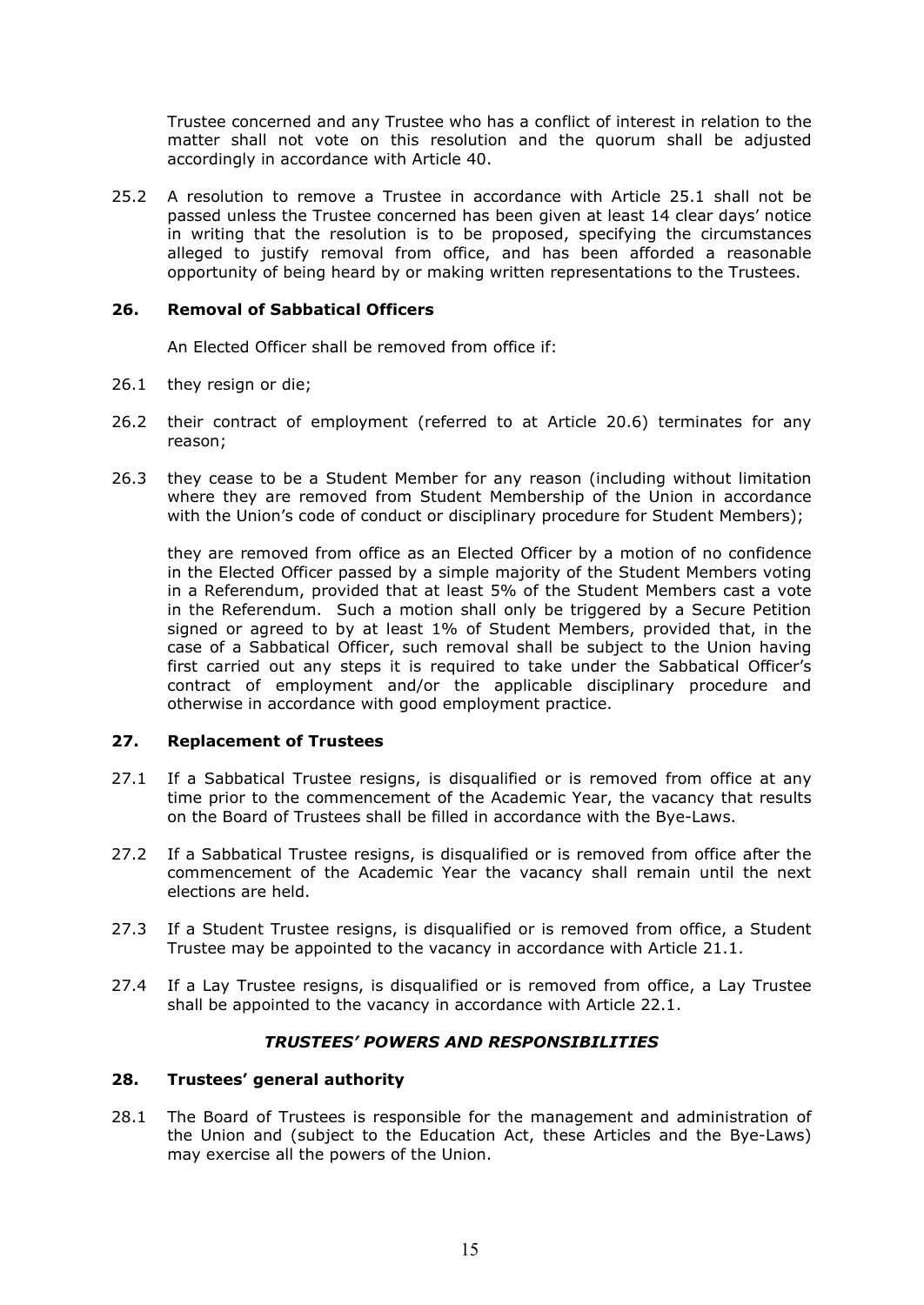- <span id="page-17-1"></span>28.2 The Board's powers under Article [28.1](#page-16-1) shall include but not be limited to responsibility for:
	- 28.2.1 the governance of the Union;
	- 28.2.2 the budget of the Union; and
	- 28.2.3 the strategy of the Union.
- <span id="page-17-0"></span>28.3 The Board of Trustees may override any decision or Policy made by the Student Members at a Student Members' meeting or by Referendum or by the Student Council which the Trustees consider (in their absolute discretion):
	- 28.3.1 has or may have any financial implications for the Union;
	- 28.3.2 is or may be in breach of, contrary to or otherwise inconsistent with charity or education law or any other legal requirements (including ultra vires);
	- 28.3.3 is not or may not be in the best interests of the Union or all or any of its charitable objects; or
	- 28.3.4 will or may otherwise affect the discharge of any or all of the responsibilities referred to in Article [28.2.](#page-17-1)
- 28.4 No alteration of these Articles or the Bye-Laws shall invalidate any prior act of the Trustees which would have been valid if that alteration had not been made.
- 28.5 All acts done by a meeting of Trustees, or of a committee of the Trustees, shall be valid, even if it is later discovered that any Trustee who participated in the vote:
	- 28.5.1 was not properly appointed;
	- 28.5.2 was disqualified from holding office;

28.5.3 had vacated office; or

28.5.4 was not entitled to vote.

#### <span id="page-17-2"></span>**29. Trustees may delegate**

- 29.1 Subject to the Articles, the Trustees may delegate any of their powers or functions to any committee.
- 29.2 Subject to the Articles, the Trustees may delegate the implementation of their decisions or day to day management of the affairs of the Union to any person or committee.
- 29.3 Any delegation by the Trustees may be:

29.3.1 by such means;

29.3.2 to such an extent;

29.3.3 in relation to such matters or territories; and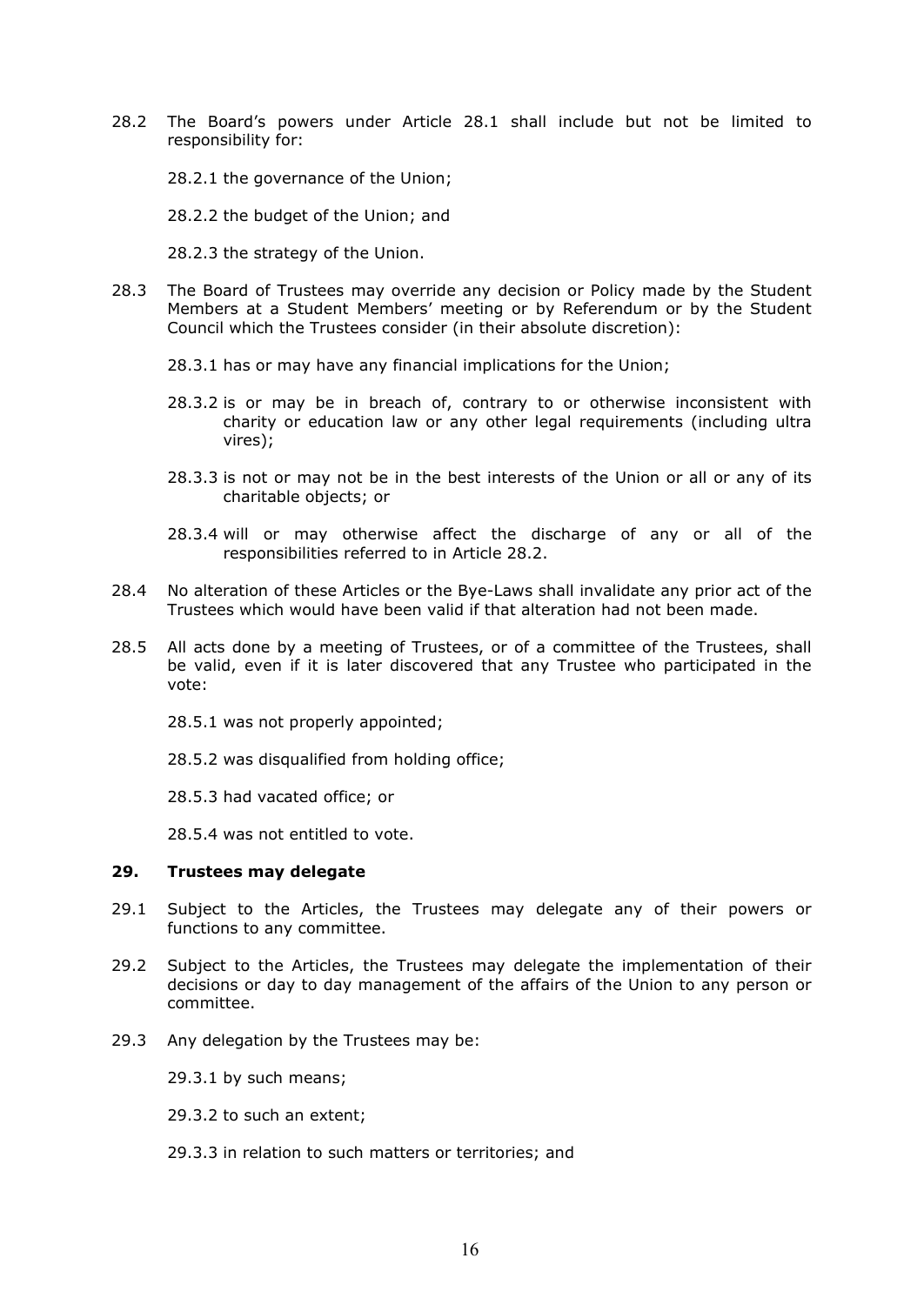29.3.4 on such terms and conditions

as they think fit.

- 29.4 The Trustees may authorise further delegation of the relevant powers, functions, implementation of decisions or day to day management by any person or committee to whom they are delegated.
- 29.5 The Trustees may revoke any delegation in whole or part, or alter its terms and conditions.
- 29.6 The Trustees may by power of attorney or otherwise appoint any person to be the agent of the Union for such purposes and on such conditions as they determine.

#### **30. Committees**

- <span id="page-18-1"></span>30.1 In the case of delegation to committees:
	- 30.1.1 the resolution making the delegation must specify those who shall serve or be asked to serve on such committee (although the resolution may allow the committee to make co-options up to a specified number);
	- 30.1.2 subject to Article [30.3,](#page-18-0) the composition of any committee shall be entirely in the discretion of the Trustees and may include such of their number (if any) as the resolution may specify;
	- 30.1.3 the deliberations of any committee must be reported regularly to the Trustees and any resolution passed or decision taken by any committee must be reported promptly to the Trustees and every committee must appoint a secretary for that purpose;
	- 30.1.4 no committee shall knowingly incur expenditure or liability on behalf of the Union except where authorised by the Trustees or in accordance with a budget which has been approved by the Trustees.
- 30.2 The Trustees may establish the following committees (which is a non-exhaustive list) in accordance with their powers under Articles [29](#page-17-2) and [30.1:](#page-18-1)
	- 30.2.1 Student Executive (as further described in Article [32\)](#page-19-0);
	- 30.2.2 Finance and Audit Committee
- <span id="page-18-0"></span>30.3 For the avoidance of doubt, the Trustees may (in accordance with Articles [29](#page-17-2) and [30.1\)](#page-18-1) delegate all financial matters to any committee provided that such committee shall include at least one Trustee. The Trustees may empower such committee to resolve upon the operation of any bank account according to such mandate as it shall think fit provided that the signature or agreement of at least one Trustee shall be required for payments above a certain amount as set out in the Bye-Laws and provided always that no committee shall incur expenditure on behalf of the Union except in accordance with a budget which has been approved by the Trustees.
- 30.4 The meetings and proceedings of any committee shall be governed by the Articles regulating the meetings and proceedings of the Trustees so far as they apply and are not superseded by any Bye-Laws.

#### **31. Delegation of day-to-day management powers to the Chief Executive**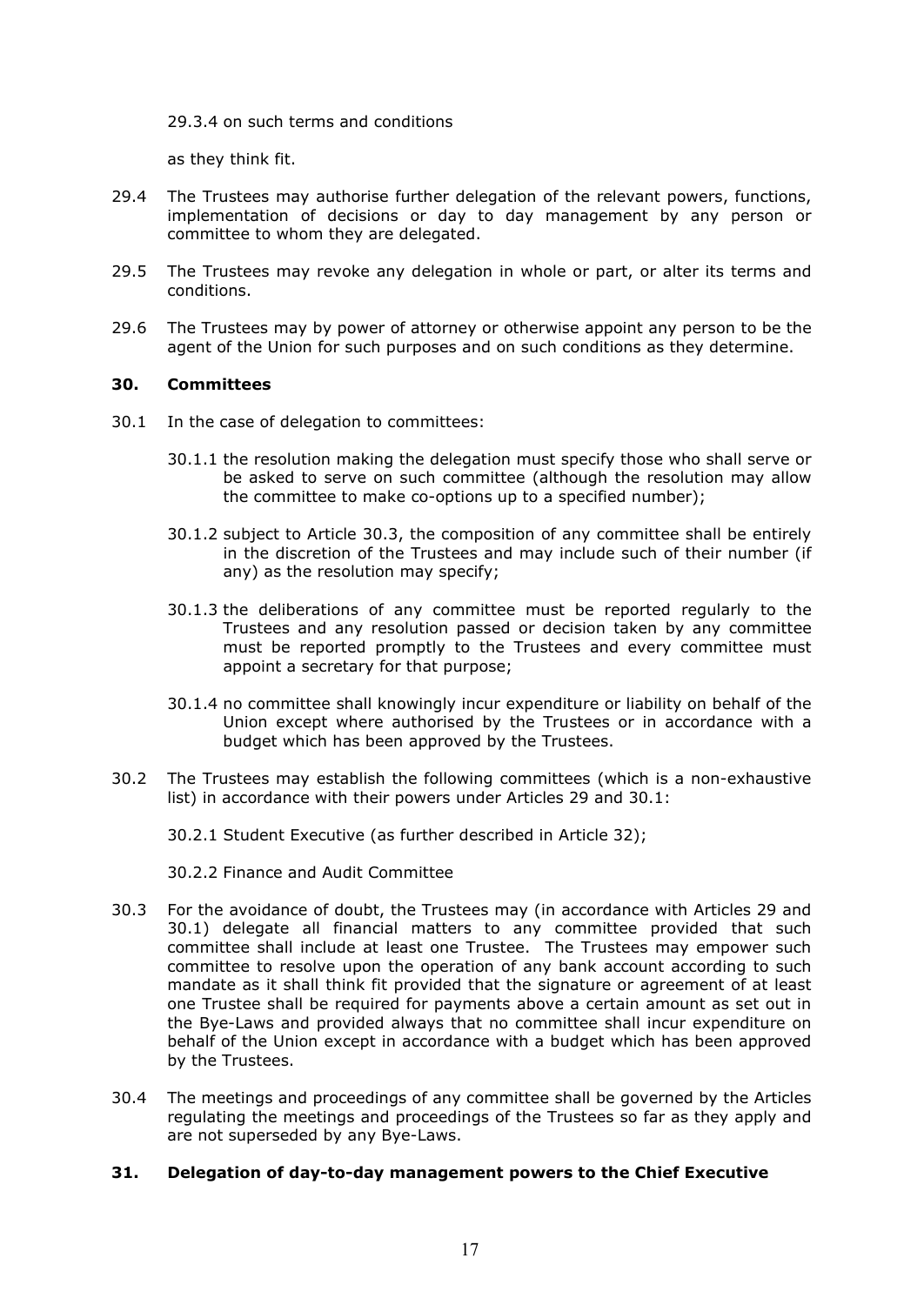In the case of delegation of the day-to-day management of the Union to the Chief Executive:

- 31.1 the delegated power shall be to manage the Union by implementing the policy and strategy adopted by and within a budget approved by the Trustees and if applicable to advise the Trustees in relation to such policy, strategy and budget;
- 31.2 the Trustees shall provide the Chief Executive with a description of their role and the extent of their authority;
- 31.3 the Chief Executive shall report regularly to the Trustees on the activities undertaken in managing the Union and provide them regularly with management accounts which are sufficient to explain the financial position of the Union; and
- 31.4 the Trustees shall provide the Chief Executive with a performance management structure to aid their work plan and development.

#### <span id="page-19-0"></span>**32. The Student Executive**

32.1 The Student Executive shall include:

32.1.1 the Sabbatical Officers; and

- 32.1.2 other such representatives as defined in the Bye-Laws*.*
- 32.2 The Student Executive's responsibility shall not include the duties of the Trustees as set out in Article [28](#page-16-2) but shall include representation and campaigning work and the implementation of Policy save in so far as these responsibilities have not been delegated to another committee, and any other such matters as set out in the Bye-Laws from time to time.
- 32.3 The Chief Executive and the Union's senior management team may attend meetings of the Student Executive at the request of the Student Executive.
- 32.4 The Student Executive shall meet in accordance with the Bye-Laws.

#### *DECISION-MAKING BY TRUSTEES*

#### **33. Trustees to take decisions collectively**

Any decision of the Trustees must be either a majority decision at a meeting or a decision taken in accordance with Article [43](#page-21-0) (Majority decisions without a meeting).

### **34. Trustees' meetings**

- 34.1 The Trustees must hold a minimum of three meetings in each Academic Year.
- 34.2 Guests or observers can attend meetings of the Trustees at the discretion of the Chair of the Meeting.

### **35. Calling a Trustees' meeting**

Two Trustees may, and the Chief Executive at the request of two Trustees must, call a Trustees' meeting.

#### **36. Length of Notice**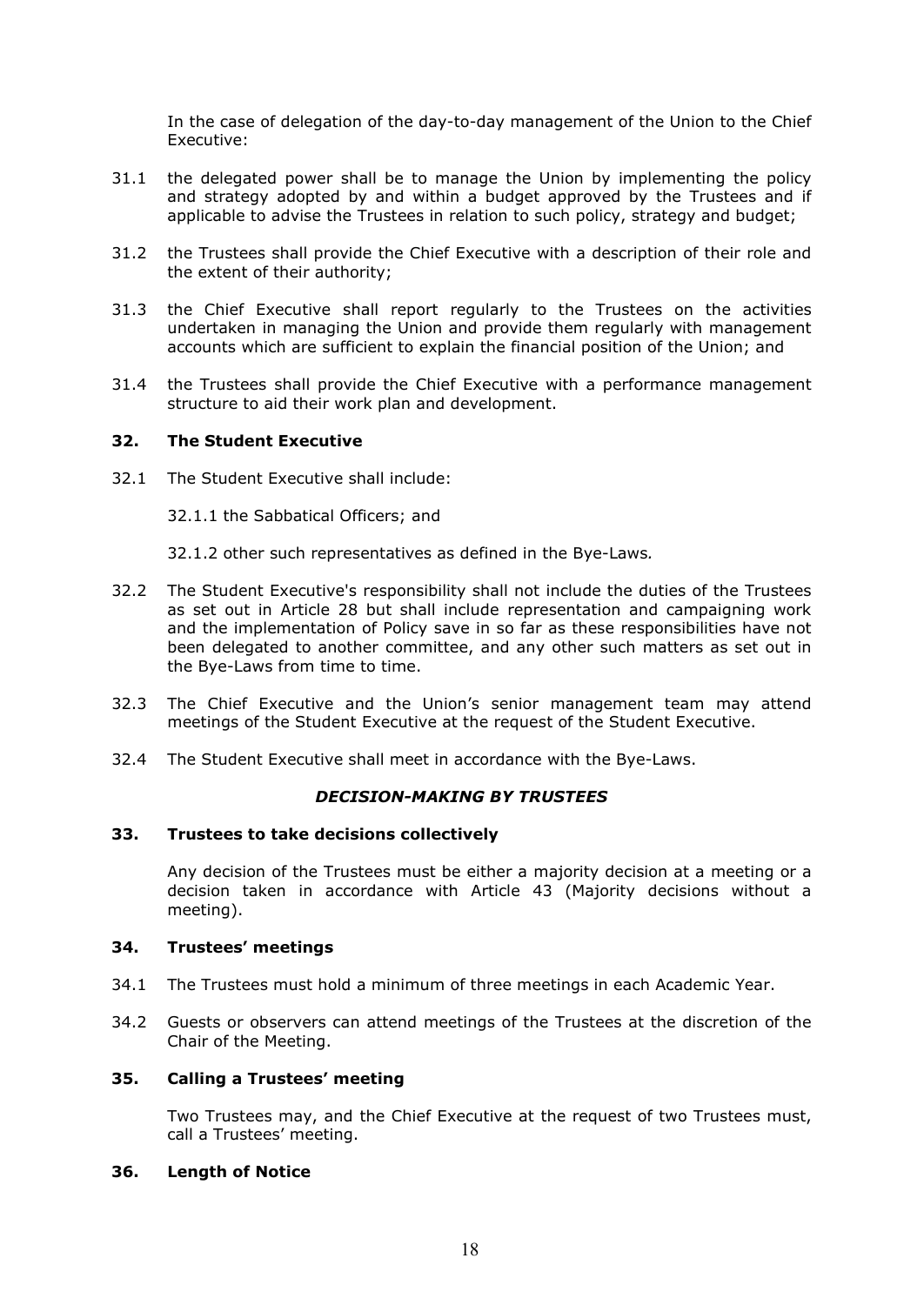A Trustees' meeting must be called by at least seven clear days' notice unless either:

- 36.1 all the Trustees agree; or
- 36.2 urgent circumstances require shorter notice.

# **37. Contents of Notice**

Every notice calling a Trustees' meeting must specify:

- 37.1 the place, day and time of the meeting;
- 37.2 the general particulars of all business to be considered at such meeting; and
- 37.3 if it is anticipated that Trustees participating in the meeting will not be in the same place, how it is proposed that they should communicate with each other during the meeting.

#### **38. Service of Notice**

Notice of Trustees' meetings must be given to each Trustee, but need not be in writing. Notice of Trustees' meeting may be sent by Electronic Means to an address provided by the Trustee for the purpose.

#### **39. Participation in Trustees' meetings**

- 39.1 Subject to the Articles, Trustees participate in a Trustees' meeting, or part of a Trustees' meeting, when:
	- 39.1.1 the meeting has been called and takes place in accordance with the Articles; and
	- 39.1.2 they can each communicate to the others any information or opinions they have on any particular item of the business of the meeting (for example via telephone or video conferencing).
- 39.2 In determining whether Trustees are participating in a Trustees' meeting, it is irrelevant where any Trustee is or how they communicate with each other.
- 39.3 If all the Trustees participating in a meeting are not in the same place, they may decide that the meeting is to be treated as taking place wherever any of them is.

#### <span id="page-20-0"></span>**40. Quorum for Trustees' meetings**

- 40.1 At a Trustees' meeting, unless a quorum is participating, no proposal is to be voted on, except a proposal to call another meeting.
- 40.2 The quorum for trustees' meetings shall be set in the Bye-laws, but it must never be less than four, and there must be a majority of Student and Sabbatical Trustees present. Where the resolution or issue under discussion concerns a matter in respect of which some or all the Trustees have a conflict of interest, the quorum shall be three Trustees of any sort.
- 40.3 If the total number of Trustees for the time being is less than the quorum required, the Trustees must not take any decision other than a decision to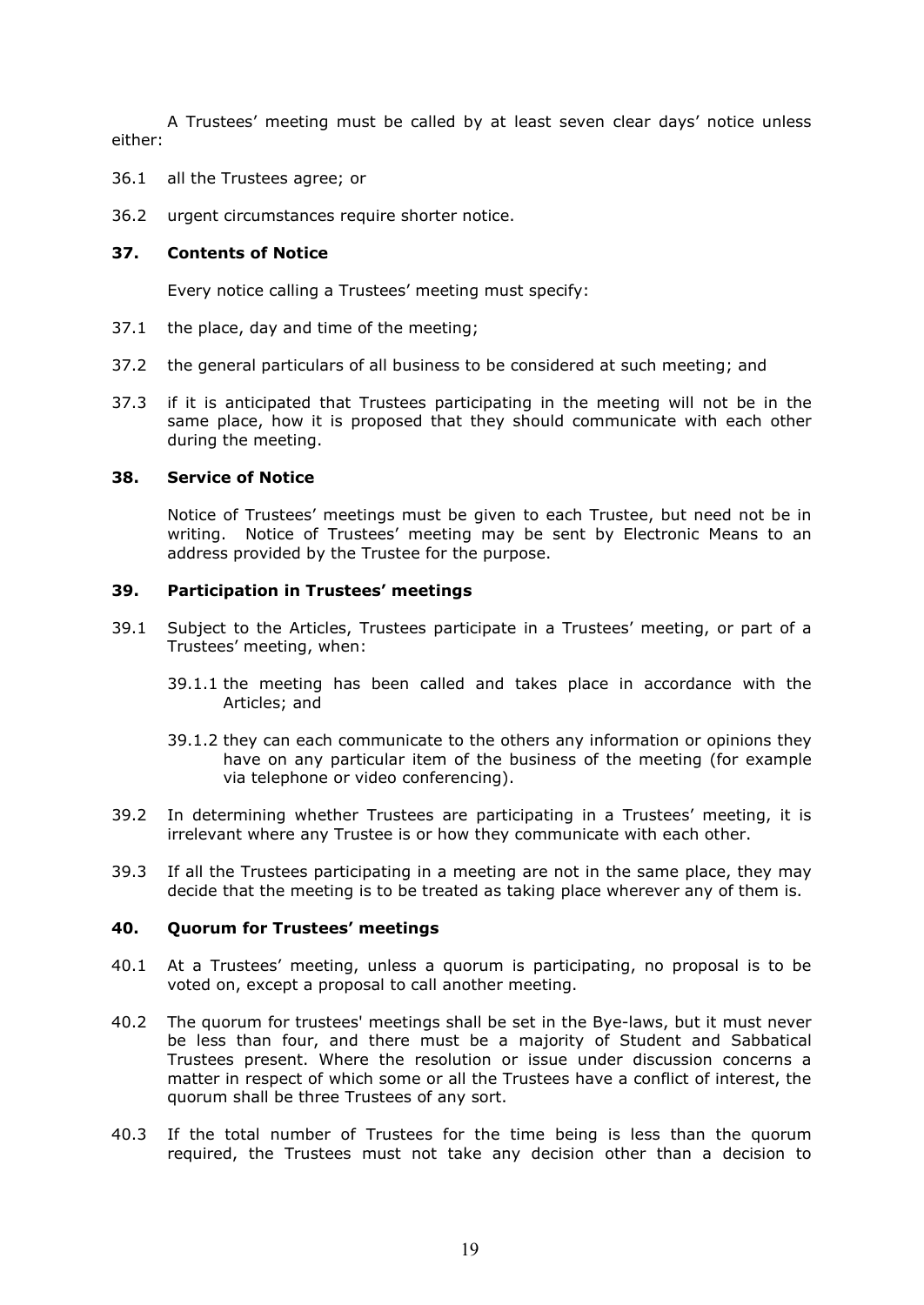increase the number of Trustees including by calling an election so as to enable the Student Members to elect further Trustees.

#### <span id="page-21-3"></span>**41. Chair and Deputy Chair**

- <span id="page-21-2"></span>41.1 A Sabbatical Trustee appointed by the Trustees shall be the Chair of the Trustees. The Chair may be removed from the office of Chair at any time by the Trustees.
- <span id="page-21-4"></span>41.2 The Trustees must appoint a Lay Trustee to be Deputy Chair of the Trustees and may at any time remove them from that office. The role of the Deputy Chair will be to support the Chair.
- 41.3 The Chair, or in their absence, the Deputy Chair shall preside as Chair of the Meeting. In the absence of the Chair and the Deputy Chair, another Sabbatical Trustee appointed by the Trustees present shall preside as Chair of the Meeting.

#### **42. Casting vote**

- <span id="page-21-1"></span>42.1 If the numbers of votes for and against a proposal at a Trustees' meeting are equal, the Chair of the Meeting has a casting vote in addition to any other vote the Chair may have.
- 42.2 Article [42.1](#page-21-1) does not apply if, in accordance with the Articles, the Chair of the Meeting is not to be counted as participating in the decision-making process for quorum or voting purposes.

#### <span id="page-21-0"></span>**43. Majority decisions without a meeting**

43.1 The Trustees may, in the circumstances outlined in this Article, make a simple majority decision without holding a Trustees' meeting.

#### 43.2 If:

- 43.2.1 a Trustee has become aware of a matter on which the Trustees need to take a decision;
- 43.2.2 that Trustee has taken all reasonable steps to make all the other Trustees aware of the matter and the decision;
- 43.2.3 the Trustees have had a reasonable opportunity to communicate their views on the matter and the decision to each other; and
- 43.2.4 a simple majority of the Trustees vote in favour of a particular decision on that matter

a decision of the Trustees may be taken by a majority and shall be as valid and effectual as if it had been taken at a Trustees' meeting duly convened and held.

43.3 Trustees participating in the taking of a majority decision otherwise than at a Trustees' meeting in accordance with this Article:

43.3.1 may be in different places, and may participate at different times; and

43.3.2 may communicate with each other by any means.

43.4 No decision shall be taken by the Trustees in accordance with this Article unless a quorum participates in the decision-making process. The quorum for Trustees'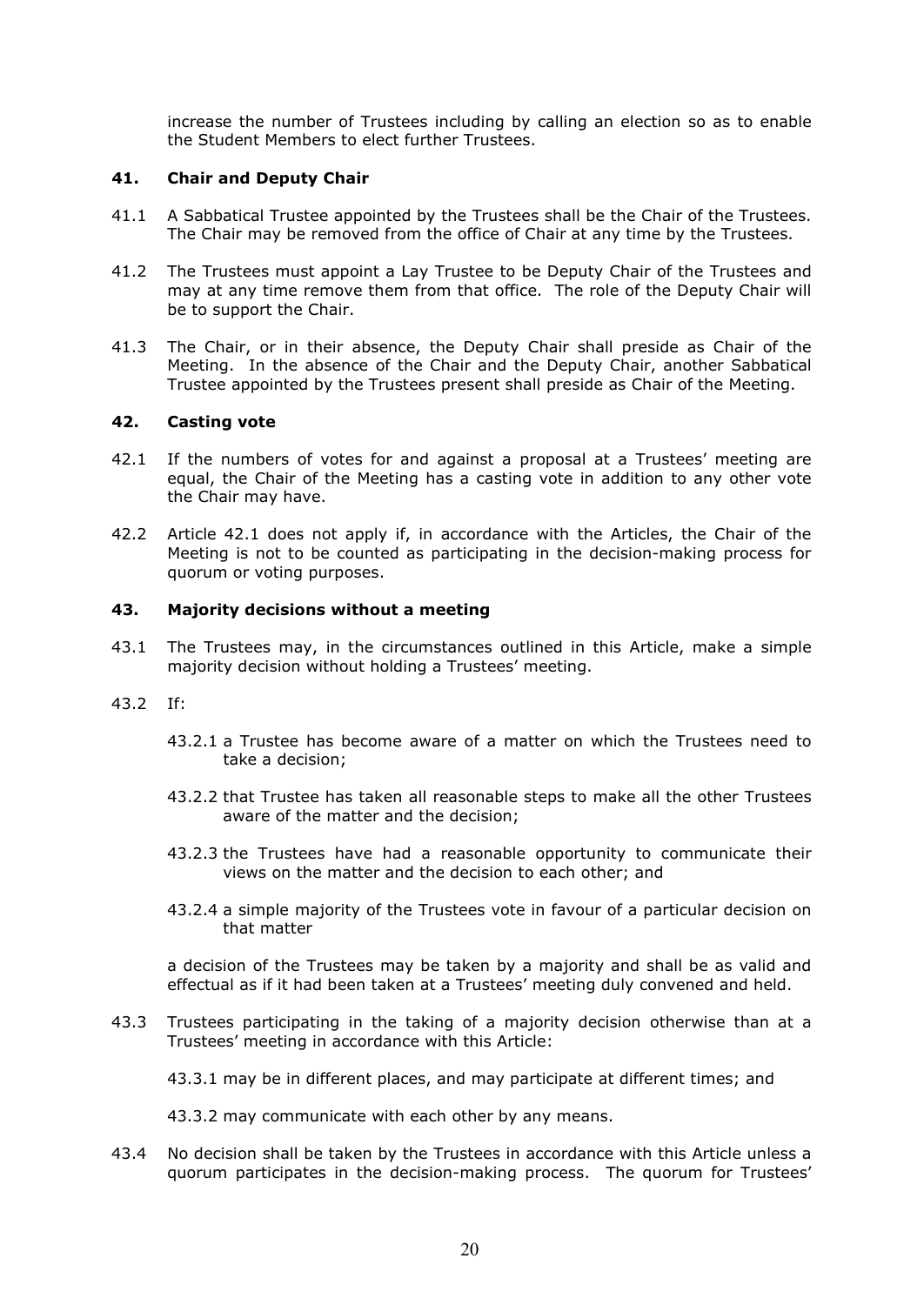decision-making in accordance with this Article shall be the same as the quorum for Trustees' meetings as set out in Article [40.](#page-20-0)

- 43.5 The Chair or such other Trustee as shall be appointed by the Trustees shall be the chair of the process of decision-making in accordance with this Article. The process shall include:
	- 43.5.1 circulation of the proposed decision with an indication of the time period for discussion and the date by which Trustees are asked to cast their votes;
	- 43.5.2 the nomination of a person to whom all Trustees' votes must be communicated;
	- 43.5.3 if a majority of the Trustees vote in favour of the decision, the nominated person must communicate the decision to all the Trustees and the date of the decision shall be the date on which the vote is cast to bring the number of Trustees voting in favour into the required majority; and
	- 43.5.4 the nominated person must prepare a minute of the decision in accordance with Article [50](#page-26-0) (Minutes).
- 43.6 In the case of an equality of votes in any decision-making process in accordance with this Article, the chair shall be entitled to a casting vote in addition to any other vote the chair may have but this does not apply if, in accordance with the Articles, the chair or specified Trustee is not to be counted as participating in the decision-making process for quorum or voting purposes.

#### <span id="page-22-0"></span>**44. Conflicts of interest**

#### *Declaration of interests*

- 44.1 Unless Article [44.2](#page-22-1) applies, a Trustee must declare the nature and extent of:
	- 44.1.1 any direct or indirect interest which they have in a proposed transaction or arrangement with the Union; and
	- 44.1.2 any duty or any direct or indirect interest which they have which conflicts or may conflict with the interests of the Union or their duties to the Union.
- <span id="page-22-1"></span>44.2 There is no need to declare any interest or duty of which the other Trustees are, or ought reasonably to be, already aware.

#### *Participation in decision-making*

- 44.3 If a Trustee's interest or duty cannot reasonably be regarded as likely to give rise to a conflict of interest or a conflict of duties with or in respect of the Union, they are entitled to participate in the decision-making process, to be counted in the quorum and to vote in relation to the matter. Any uncertainty about whether a Trustee's interest or duty is likely to give rise to a conflict shall be determined by a majority decision of the other Trustees taking part in the decision-making process.
- 44.4 If a Trustee's interest or duty gives rise (or could reasonably be regarded as likely to give rise) to a conflict of interest or a conflict of duties with or in respect of the Union, they may participate in the decision-making process and may be counted in the quorum and vote unless: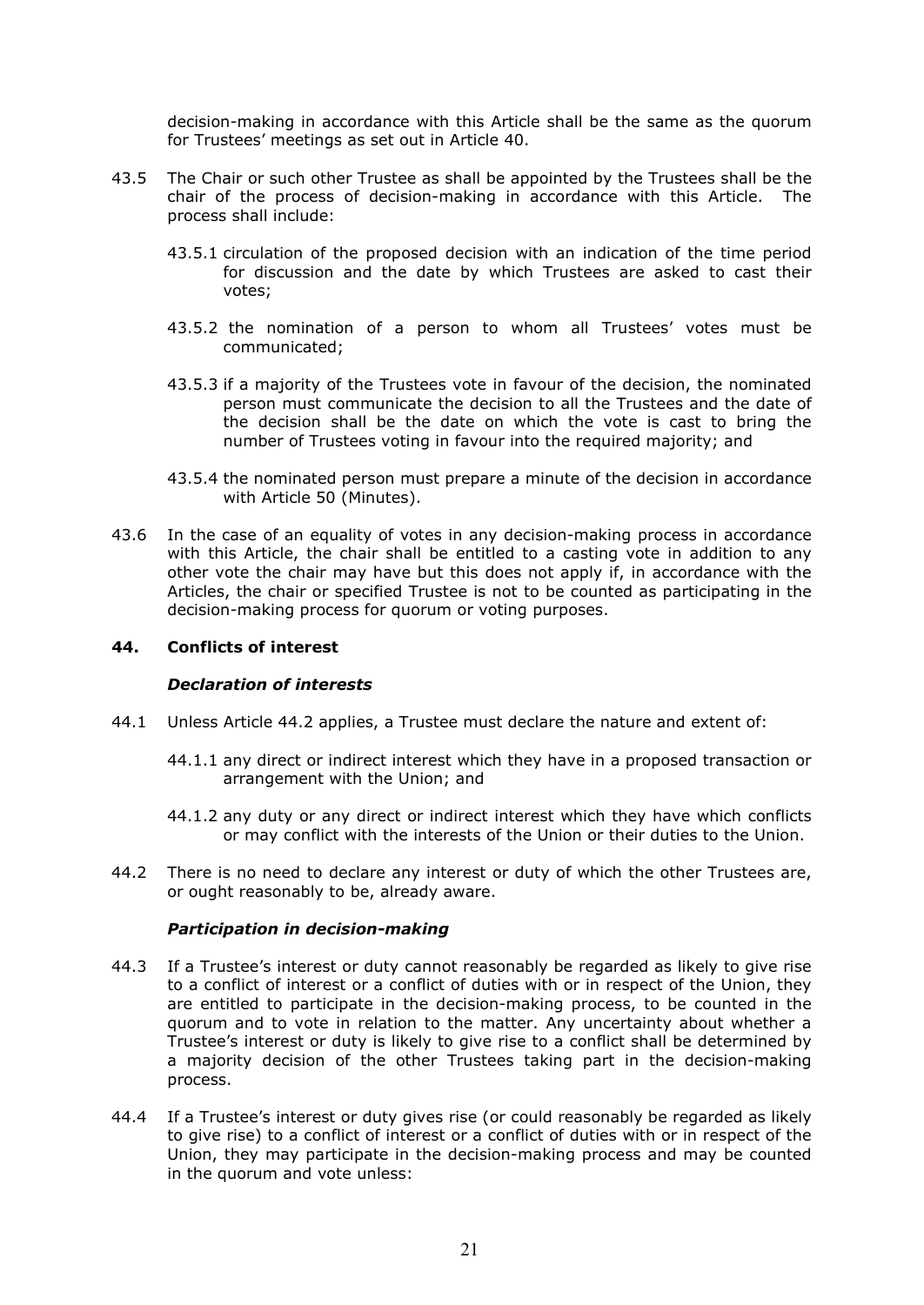- 44.4.1 the decision could result in the Trustee or any person who is Connected with the Trustee receiving a benefit other than:
	- (a) any benefit received in their capacity as a beneficiary of the Union (as permitted under Article [4.4.1\)](#page-6-6) and which is available generally to the beneficiaries of the Union;
	- (b) the payment of premiums in respect of indemnity insurance effected in accordance with Article [3.33;](#page-5-0)
	- (c) payment under the indemnity set out at Article [55;](#page-27-0) and
	- (d) reimbursement of expenses in accordance with Article [4.4.2;](#page-6-7) or
- 44.4.2 a majority of the other Trustees participating in the decision-making process decide to the contrary;

in which case the Trustee must comply with Article [44.5.](#page-23-0)

- <span id="page-23-0"></span>44.5 If a Trustee with a conflict of interest or conflict of duties is required to comply with this Article [44.5,](#page-23-0) they must:
	- 44.5.1 take part in the decision-making process only to such extent as in the view of the other Trustees is necessary to inform the debate;
	- 44.5.2 not be counted in the quorum for that part of the process; and

44.5.3 withdraw during the vote and have no vote on the matter.

#### *Continuing duties to the Union*

- 44.6 Where a Trustee or a person who is Connected with them has a conflict of interest or conflict of duties and the Trustee has complied with their obligations under these Articles in respect of that conflict:
	- 44.6.1 the Trustee shall not be in breach of their duties to the Union by withholding confidential information from the Union if to disclose it would result in a breach of any other duty or obligation of confidence owed by them; and
	- 44.6.2 the Trustee shall not be accountable to the Union for any benefit expressly permitted under these Articles which they or any person who is Connected with them derives from any matter or from any office, employment or position.

#### **45. Register of Trustees' interests**

The Trustees must cause a register of Trustees' interests to be kept.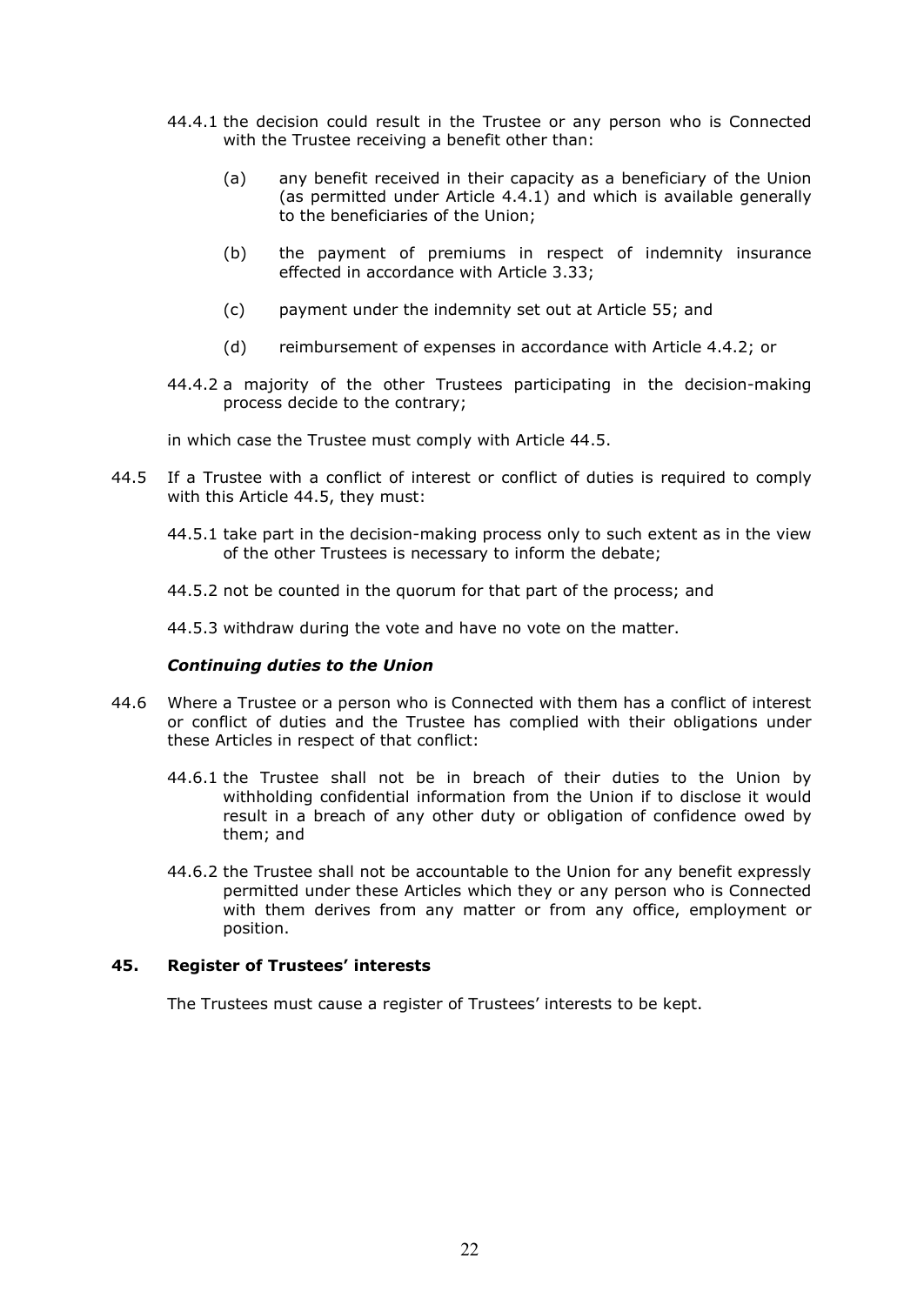#### **PART 4**

#### **STUDENT COUNCIL**

#### <span id="page-24-2"></span>**46. Student Council**

The composition and proceedings of the Student Council shall be set out in the Bye-Laws. No Student Member may hold more than one seat on the Student Council at any one time.

#### **PART 5**

#### **ADMINISTRATIVE ARRANGEMENTS AND MISCELLANEOUS PROVISIONS**

#### <span id="page-24-1"></span>**47. Bye-Laws**

The Trustees and the Student Council shall have the power from time to time to jointly make, repeal or amend Bye-Laws as to the management of the Union and its working practices provided that such Bye-Laws shall not be inconsistent with these Articles. In the event of any inconsistency between the Bye-Laws and these Articles, the provisions of these Articles shall prevail.

#### <span id="page-24-0"></span>**48. Communications by and to the Union**

#### *Methods of communication*

- 48.1 Subject to the Articles and the Companies Acts, any document or information (including any notice, report or accounts) sent or supplied by the Union under the Articles or the Companies Acts may be sent or supplied in any way in which the Companies Act 2006 provides for documents or information which are authorised or required by any provision of that Act to be sent or supplied by the Union, including without limitation:
	- 48.1.1 in Hard Copy Form;
	- 48.1.2 in Electronic Form; or
	- 48.1.3 by making it available on a website.
- 48.2 Where a document or information which is required or authorised to be sent or supplied by the Union under the Companies Acts is sent or supplied in Electronic Form or by making it available on a website, the recipient must have agreed that it may be sent or supplied in that form or manner or be deemed to have so agreed under the Companies Acts (and not revoked that agreement). Where any other document or information is sent or supplied in Electronic Form or made available on a website the Trustees may decide what agreement (if any) is required from the recipient.
- 48.3 Where a document or information which is required or authorised to be sent or supplied by the Union under the Companies Acts is sent or supplied by making it available on a website, the Union must notify the recipient that the document or information is available on the website in accordance with the Companies Acts.
- 48.4 Subject to the Articles, any notice or document to be sent or supplied to a Trustee in connection with the taking of decisions by Trustees may also be sent or supplied by the means by which that Trustee has asked to be sent or supplied with such notices or documents for the time being.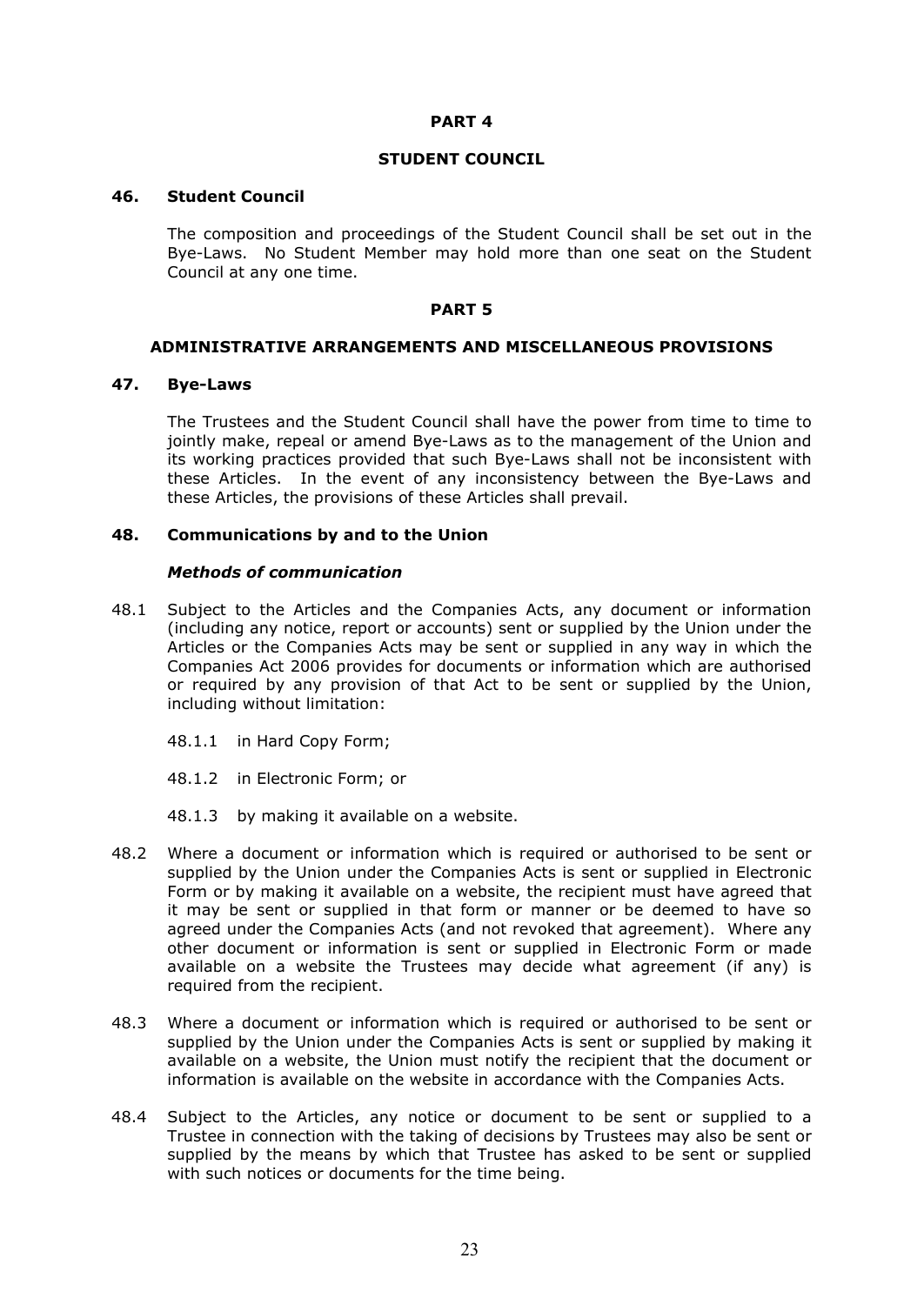#### *Deemed delivery*

- 48.5 A Company Law Member present in person or by proxy at a meeting of the Union shall be deemed to have received notice of the meeting and the purposes for which it was called.
- 48.6 Where any document or information is sent or supplied by the Union to the Company Law Members:
	- 48.6.1 where it is sent by post it is deemed to have been received 48 hours (including Saturdays, Sundays, and Public Holidays) after it was posted;
	- 48.6.2 where it is sent or supplied by Electronic Means, it is deemed to have been received on the same day that it was sent;
	- 48.6.3 where it is sent or supplied by means of a website, it is deemed to have been received:
		- (a) when the material was first made available on the website; or
		- (b) if later, when the recipient received (or is deemed to have received) notice of the fact that the material was available on the website.
- 48.7 Subject to the Companies Acts, a Trustee or any other person (other than in their capacity as a Company Law Member) may agree with the Union that notices or documents sent to that person in a particular way are deemed to have been received within a specified time, and for the specified time to be less than 48 hours.

#### *Failed delivery*

- 48.8 Where any document or information has been sent or supplied by the Union by Electronic Means and the Union receives notice that the message is undeliverable:
	- 48.8.1 if the document or information has been sent to a Company Law Member or Trustee and is notice of a Company Law Meeting of the Union, the Union is under no obligation to send a Hard Copy of the document or information to the Company Law Member's or Trustee's postal address as shown in the Union's register of Company Law Members or Trustees, but may in its discretion choose to do so;
	- 48.8.2 in all other cases, the Union shall send a Hard Copy of the document or information to the Company Law Member's postal address as shown in the Union's register of Company Law Members (if any), or in the case of a recipient who is not a Company Law Member, to the last known postal address for that person (if any); and
	- 48.8.3 the date of service or delivery of the documents or information shall be the date on which the original electronic communication was sent, notwithstanding the subsequent sending of Hard Copies.

#### *Exceptions*

48.9 Copies of the Union's annual accounts and reports need not be sent to a person for whom the Union does not have a current address.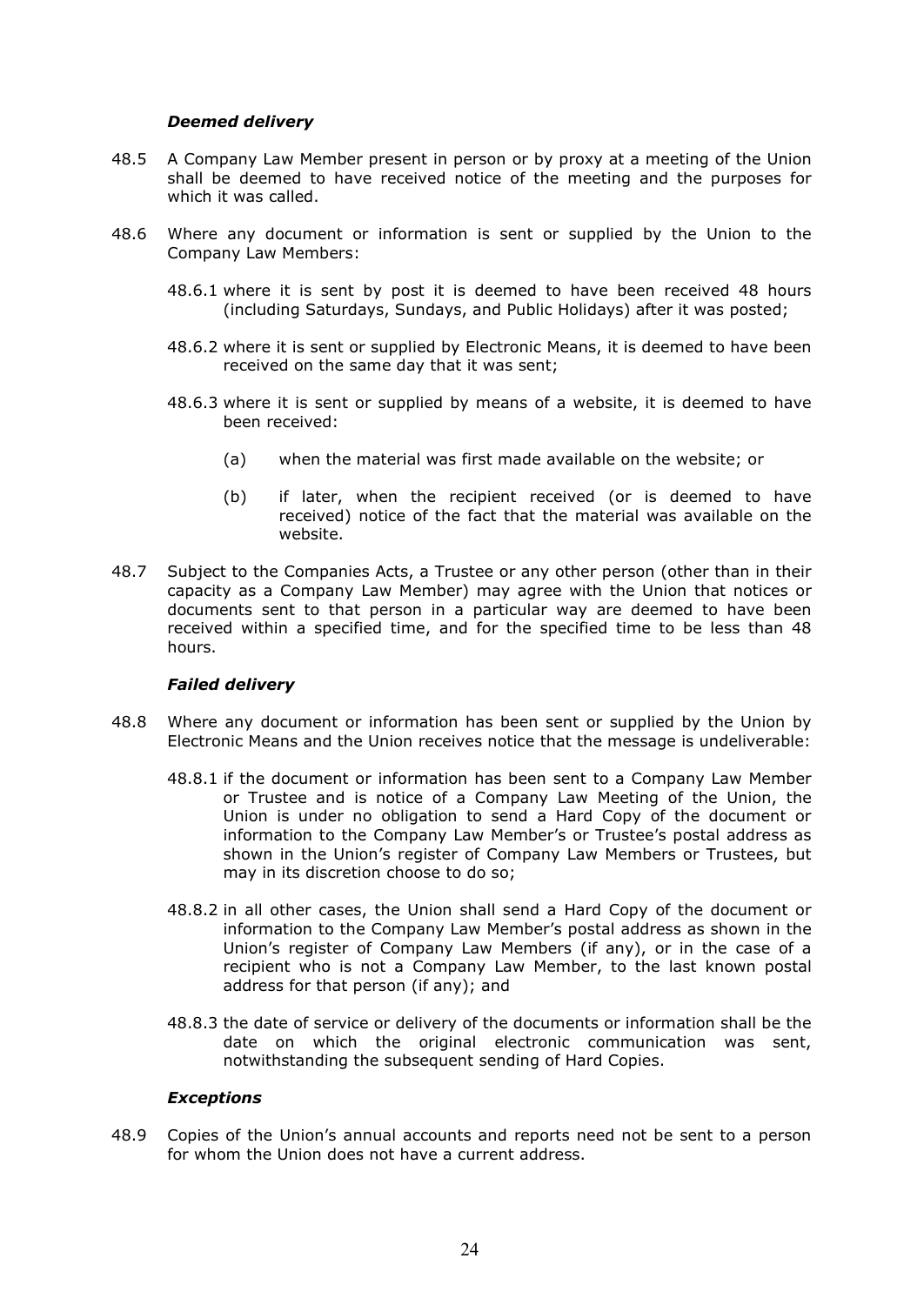48.10 Notices of Company Law Meetings need not be sent to a Company Law Member who does not register an address with the Union, or who registers only a postal address outside the United Kingdom, or to a Company Law Member for whom the Union does not have a current address.

#### *Communications to the Union*

48.11 The provisions of the Companies Acts shall apply to communications to the Union.

#### *Communications with Student Members*

- 48.12 Notwithstanding anything in this Article [48,](#page-24-0) the Union may send or supply any document or information to Student Members (whether under the Articles or otherwise) in such manner as the Union thinks fit. In particular (but without limitation) if the Union is aware of a Student Member's email address, the Union may communicate with the Student Member using that address, and the Union may communicate with Student Members via website.
- 48.13 Further provisions governing the Union's communications with its Student Members may be set out in the Bye-Laws.

#### **49. Secretary**

- 49.1 A Secretary may be appointed by the Trustees for such term at such remuneration and upon such conditions as they may think fit, and may be removed by them. If there is no Secretary:
	- 49.1.1 anything authorised or required to be given or sent to, or served on, the Union by being sent to its Secretary may be given or sent to, or served on, the Union itself, and if addressed to the Secretary shall be treated as addressed to the Union; and
	- 49.1.2 anything else required or authorised to be done by or to the Secretary of the Union may be done by or to a Trustee, or a person authorised generally or specifically in that behalf by the Trustees.

#### <span id="page-26-0"></span>**50. Minutes**

- <span id="page-26-1"></span>50.1 The Trustees shall cause minutes to be made:
	- 50.1.1 of all appointments of officers made by the Trustees;
	- 50.1.2 of all resolutions of the Union and of the Trustees (including, without limitation, decisions of the Trustees made without a meeting); and
	- 50.1.3 of all proceedings at meetings of the Union and of the Trustees, and of committees of Trustees, including the names of the Trustees participating in each such meeting

and any such minute, if purported to be signed (or in the case of minutes of Trustees' meetings signed or authenticated) by the Chair of the Meeting at which the proceedings were had, or by the chair of the next succeeding meeting, shall, as against any Member or Trustee of the Union, be sufficient evidence of the proceedings.

50.2 The minutes of the meetings referred to in Article [50.1](#page-26-1) above shall normally be considered open and shall be available to the Student Members on the Union's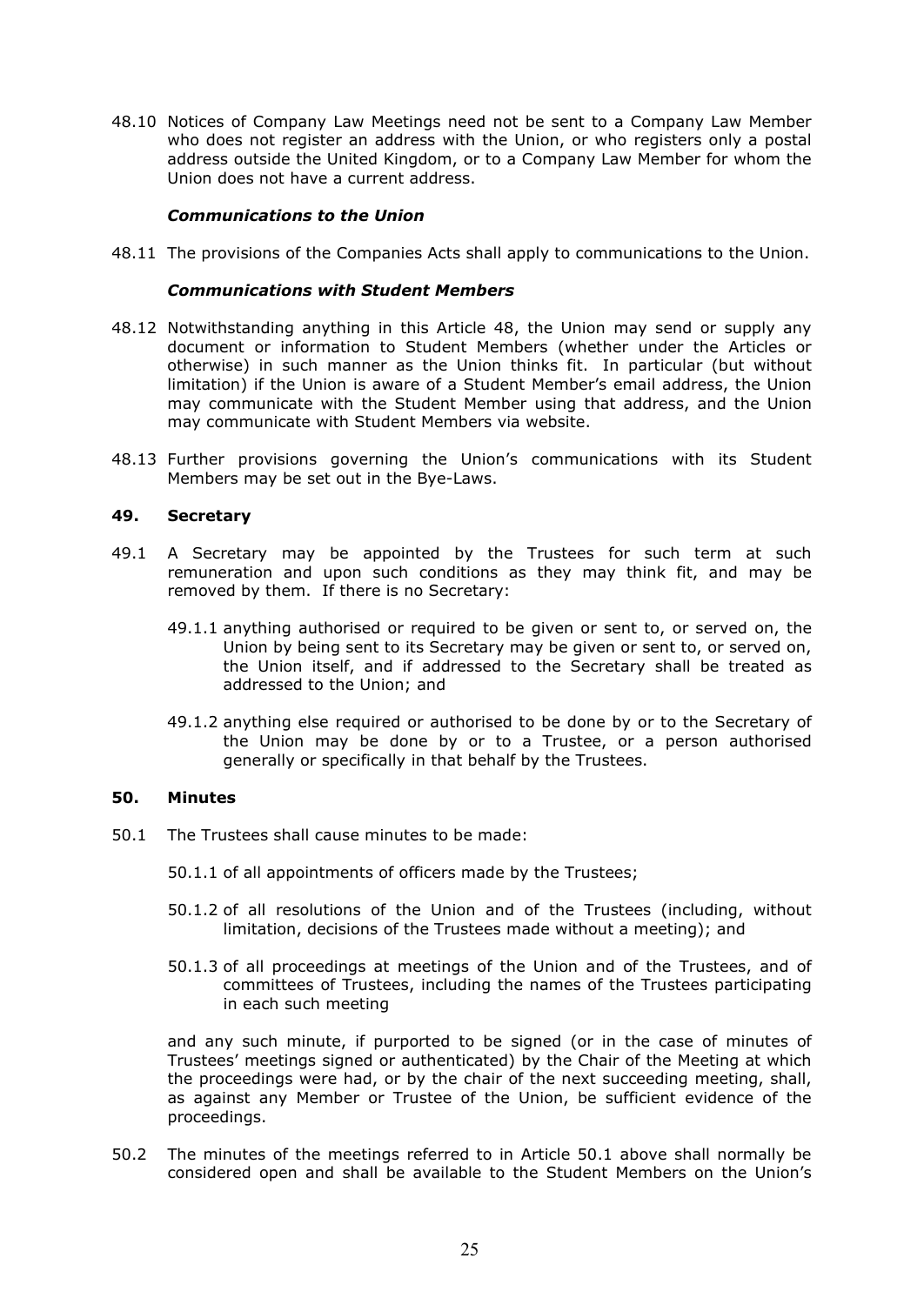website, except where those minutes relate to any reserved or confidential matters, including without limitation staff-related or disciplinary matters. Copies of the minutes shall also be kept in the Union's offices (such copies may be in Electronic Form).

# **51. Records and accounts**

<span id="page-27-1"></span>51.1 The Trustees shall comply with the requirements of the Companies Acts and of the Charities Act 2011 as to maintaining a Company Law Members' register, keeping financial records, the audit or examination of accounts and the preparation and transmission to the Registrar of Companies and the Charity Commission of:

51.1.1 annual reports;

51.1.2 annual returns; and

51.1.3 annual statements of account.

51.2 The Student Members have the right to ask the Trustees questions in writing about the content of any documents referred to in Article [51.1.](#page-27-1)

# **52. Irregularities**

The proceedings at any meeting or on the taking of any poll or the passing of a written resolution or the making of any decision shall not be invalidated by reason of any accidental informality or irregularity (including any accidental omission to give or any non-receipt of notice) or any want of qualification in any of the persons present or voting or by reason of any business being considered which is not specified in the notice.

### **53. Patrons**

The Trustees may appoint and remove any individual(s) as patron(s) of the Union and on such terms as they shall think fit. A patron shall have the right to be given notice of, to attend and speak (but not vote) at any Student Members' meeting as if a Student Member and shall also have the right to receive accounts of the Union when available to Student Members.

### **54. Exclusion of model articles**

The relevant model articles for a company limited by guarantee are hereby expressly excluded.

# *TRUSTEES' INDEMNITY*

### <span id="page-27-0"></span>**55. Indemnity**

Without prejudice to any indemnity to which a Trustee may otherwise be entitled, every Trustee of the Union shall be indemnified out of the assets of the Union in relation to any liability incurred by them in that capacity but only to the extent permitted by the Companies Acts; and every other officer of the Union may be indemnified out of the assets of the Union in relation to any liability incurred by them in that capacity, but only to the extent permitted by the Companies Acts.

#### *DEFINITIONS AND INTERPRETATION*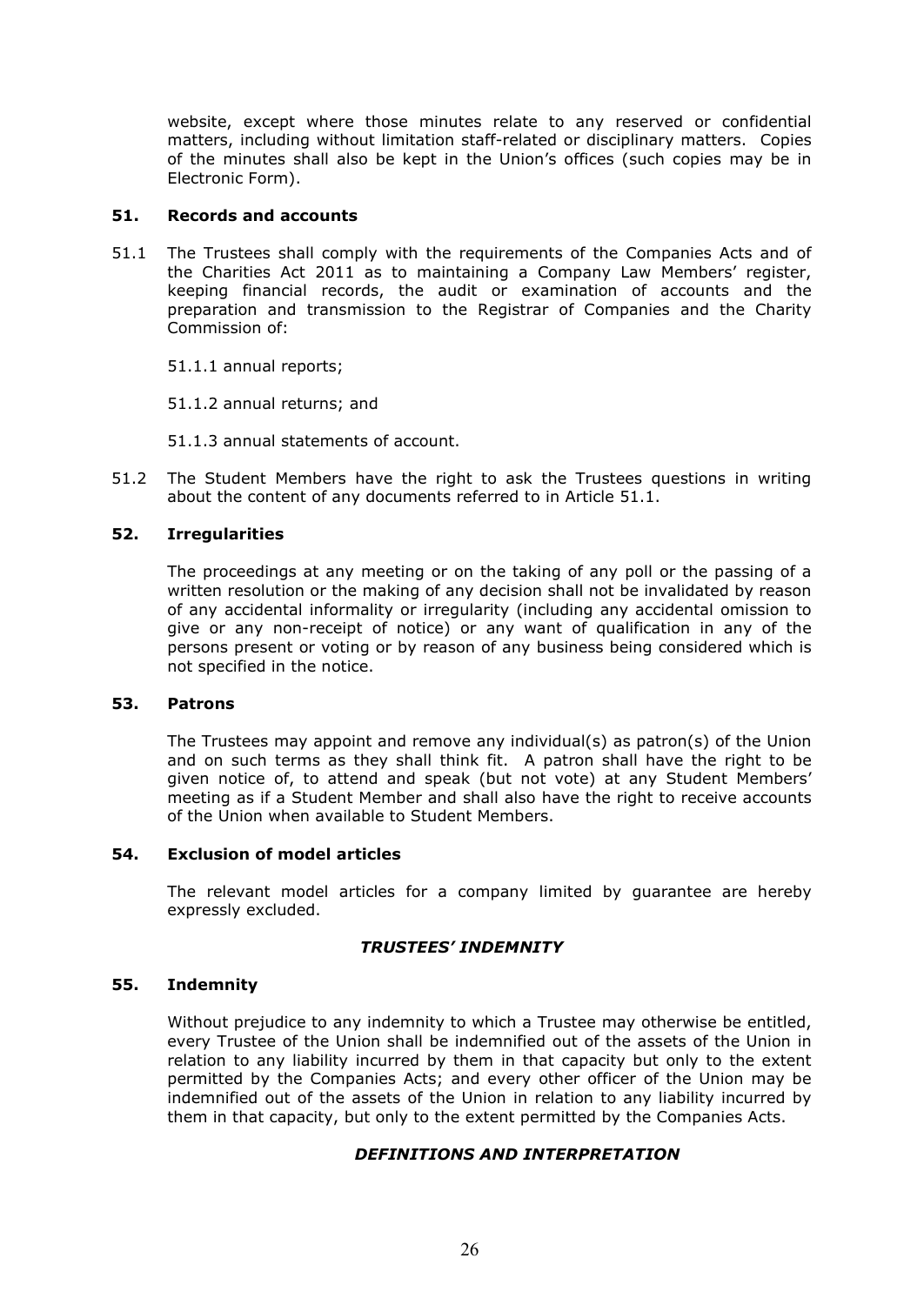# <span id="page-28-0"></span>**56. Defined terms**

56.1 In these Articles, unless the context requires otherwise, the following terms shall have the following meanings:

| <b>Term</b> |                                          | <b>Meaning</b>                                                                                                                                                                                                                                                                                        |
|-------------|------------------------------------------|-------------------------------------------------------------------------------------------------------------------------------------------------------------------------------------------------------------------------------------------------------------------------------------------------------|
|             | 56.1.1 "Academic Year"                   | the period between 1st August in one year to<br>31 <sup>st</sup> July in the next year determined by the<br>Union as the period during which Students are<br>required to be registered with University of the<br>Arts London. Each Academic Year is for the<br>time being divided into two semesters; |
|             | 56.1.2 "address"                         | includes a postal or physical address and a<br>number or address used for the purpose of<br>sending or receiving documents by Electronic<br>Means;                                                                                                                                                    |
|             | 56.1.3 "Articles"                        | these articles of association of the Union;                                                                                                                                                                                                                                                           |
|             | 56.1.4 "Board of Trustees"<br>or "Board" | the board of Trustees of the Union;                                                                                                                                                                                                                                                                   |
|             | 56.1.5 "Bye-Laws"                        | the bye-laws setting out the working practices<br>of the Union made from time to time in<br>accordance with Article 47;                                                                                                                                                                               |
|             | 56.1.6 "Chair"                           | the chair of the Board of Trustees, who shall be<br>appointed in accordance with Article 41.1;                                                                                                                                                                                                        |
|             | 56.1.7 "Chair of the<br>Meeting"         | in the case of Trustees' meetings means the<br>person chairing the meeting in accordance with<br>Article 41;                                                                                                                                                                                          |
|             | 56.1.8 "Chief Executive"                 | the chief executive of the Union who is<br>appointed by the Board of Trustees<br>(by<br>whatever name that person is known);                                                                                                                                                                          |
|             | 56.1.9 "Circulation Date"                | in relation to a written resolution, has the<br>meaning given to it in the Companies Acts;                                                                                                                                                                                                            |
|             | 56.1.10"clear days"                      | in relation to the period of a notice, that period<br>excluding the day when the notice is given or<br>deemed to be given and the day for which it is<br>given or on which it is to take effect;                                                                                                      |
|             | 56.1.11"Code of Practice"                | the code of practice relating to University of<br>the Arts London's obligations under Section 22<br>of the Education Act;                                                                                                                                                                             |
|             | 56.1.12"Companies Acts"                  | the Companies Acts (as defined in Section 2 of<br>the Companies Act 2006), in so far as they<br>apply to the Union;                                                                                                                                                                                   |
|             | 56.1.13" Company<br>Law<br>Meeting"      | general meeting of the Company Law<br>a<br>Members for the purposes of the Companies<br>Acts;                                                                                                                                                                                                         |
|             | 56.1.14"Company<br>Law<br>Members"       | members of the Union for the purposes of the<br>Companies Acts, as defined in Article 11;                                                                                                                                                                                                             |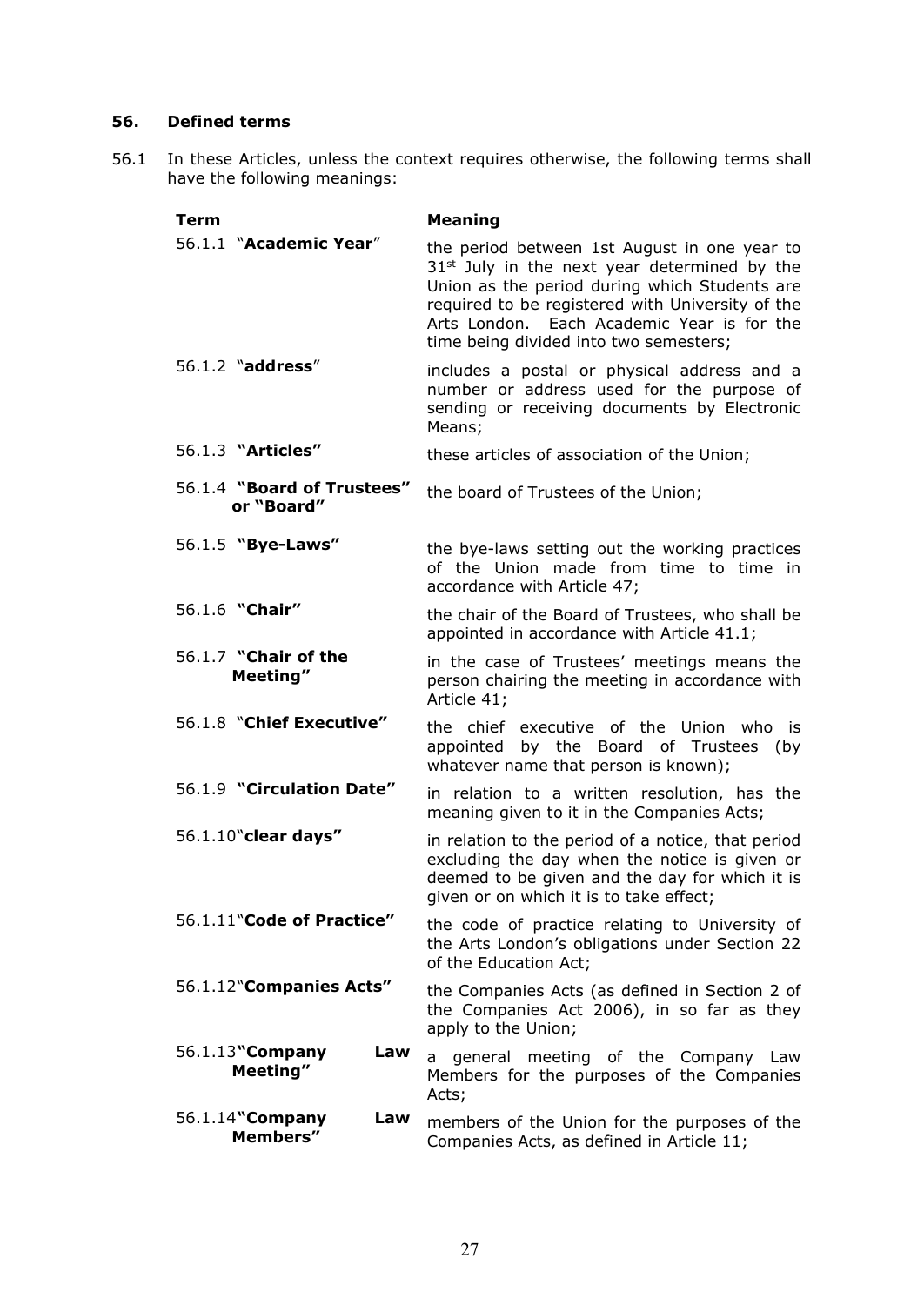- 56.1.15**"Connected"** in relation to a Trustee means any person falling within any of the following categories: (a) any spouse, civil partner, parent, child, brother, sister, grandparent or grandchild of a Trustee; or (b) the spouse or civil partner of any person in (a); or (c) any other person in a relationship with the Trustee which may reasonably be regarded as equivalent to such a relationship as is mentioned at (a) or (b); or (d) any company, partnership or firm of which a Trustee is a paid director, member, partner or employee, or shareholder holding more than 1% of the capital;
- 56.1.16**"Deputy Chair"** the deputy chair of the Board of Trustees, who shall be appointed in accordance with Article [41.2;](#page-21-4)
- 56.1.17**"document"** includes summons, notice, order or other legal process and includes, unless otherwise specified, any document sent or supplied in Electronic Form;

Officers;

56.1.18"**Education Act"** the Education Act 1994;

56.1.19**"Elected Officers"** the Sabbatical Officers and the Part-Time

- 56.1.20**"Electronic Form" and "Electronic Means"** have the meanings respectively given to them in Section 1168 of the Companies Act 2006;
- 56.1.21
- 56.1.22"**Financial Expert**" an individual, company or firm who is authorised to give investment advice under the Financial Services and Markets Act 2000;
- 56.1.23**"Hard Copy" and**  <sup>3</sup> **"Hard Copy" and** have the meanings respectively given to them<br>"**Hard Copy Form"** in the Companies Act 2006; in the Companies Act 2006;
- 56.1.24"**Lay Trustee**" a Trustee appointed in accordance with Article [22.1](#page-14-5) who for the avoidance of doubt shall not be deemed to be either a major union office holder or a sabbatical union office holder for the purposes of Section 22 of the Education Act;
- 56.1.25**"Members"** the Student Members and the Company Law Members;
- 56.1.26**"Part-Time Officers"** the Student Members elected in accordance with the Bye-Laws to be officers of the Union while continuing their studies at University of the Arts London;
- 56.1.27**"Policy"** representative and campaigning policy set by a Referendum or by the Student Council in accordance with Article [15](#page-11-2) and Article [46](#page-24-2) respectively or by the Student Members at a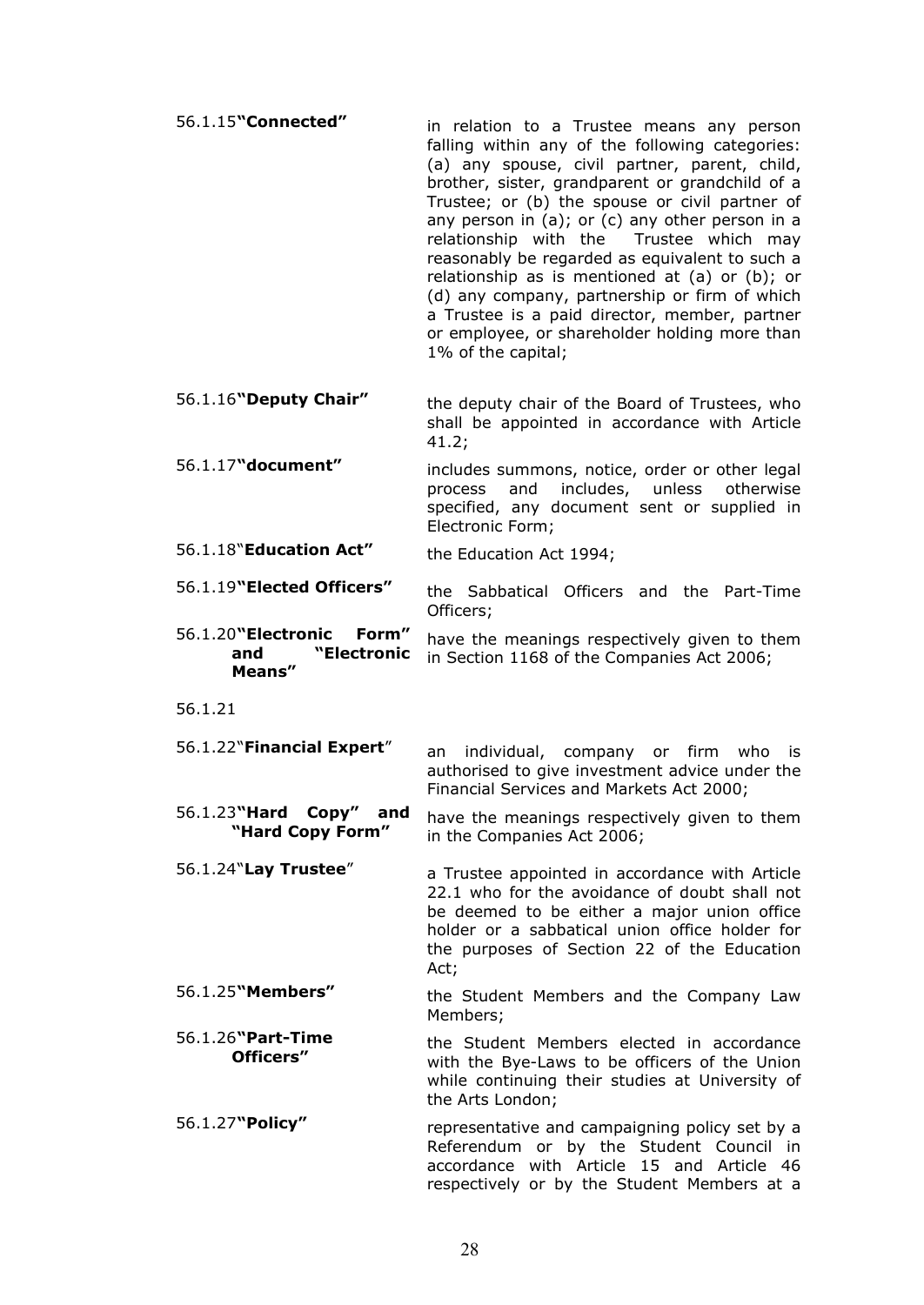|                                      | Student Members' meeting;                                                                                                                                                                                                                                            |
|--------------------------------------|----------------------------------------------------------------------------------------------------------------------------------------------------------------------------------------------------------------------------------------------------------------------|
| 56.1.28"Public Holiday"              | Christmas Day, Good Friday and any day that<br>is a bank holiday under the Banking and<br>Financial Dealings Act 1971 in the part of the<br>United Kingdom where the Union is registered;                                                                            |
| 56.1.29"RAG"                         | the raise and give society which develops<br>students by providing them with an opportunity<br>to raise funds for charitable causes;                                                                                                                                 |
| 56.1.30"Referendum"                  | a ballot in which all Student Members are<br>entitled to cast a vote, the protocol for which<br>shall be set out in the Bye-Laws;                                                                                                                                    |
| 56.1.31"Sabbatical<br>Officers"      | the individuals elected in accordance with<br>Article 20 (each of whom is a "major union<br>office holder" for the purposes of section 22 of<br>the Education Act);                                                                                                  |
| 56.1.32"Sabbatical<br>Trustee"       | a Trustee elected in accordance with Article 20<br>or Article 27.2;                                                                                                                                                                                                  |
| 56.1.33"Secure Petition"             | a written request to the Union which shall be<br>fixed in a pre-arranged place or places or held<br>securely on-line;                                                                                                                                                |
| 56.1.34"Student"                     | any individual who is formally registered for an<br>approved programme of study provided by<br>University of the Arts London.<br>For the<br>avoidance of doubt, University of the Arts<br>London shall determine whether or not an<br>individual has Student status; |
| 56.1.35"Student<br><b>Executive"</b> | the committee including the Sabbatical Officers<br>and the Part-Time Officers as further described<br>in Article 32;                                                                                                                                                 |
| 56.1.36"Student Council"             | the Student body elected by and from Students<br>constituted in accordance with these Articles<br>and the Bye-Laws of the Union;                                                                                                                                     |
| 56.1.37"Student Members"             | student members of the Union being Students<br>at University of the Arts London as further<br>defined in Article 9.1.1 and the Sabbatical<br>Officers;                                                                                                               |
| 56.1.38"Student Trustee"             | a Trustee appointed in accordance with Article<br>21.1 or Article 27.3 who is a Student and who,<br>for the avoidance of doubt, shall not be a<br>major union office holder for the purposes of<br>Section 22 of the Education Act;                                  |
| 56.1.39"Subsidiary<br>Company"       | any company in which the Union holds more<br>than 50% of the shares, controls more than<br>50% of the voting rights attached to the shares<br>or has the right to appoint a majority of the<br>board of the company;                                                 |
| 56.1.40"Trustees"                    | the directors of the Union as defined in Article<br>19;                                                                                                                                                                                                              |
| 56.1.41" Union"                      | University of the Arts London Students' Union;                                                                                                                                                                                                                       |